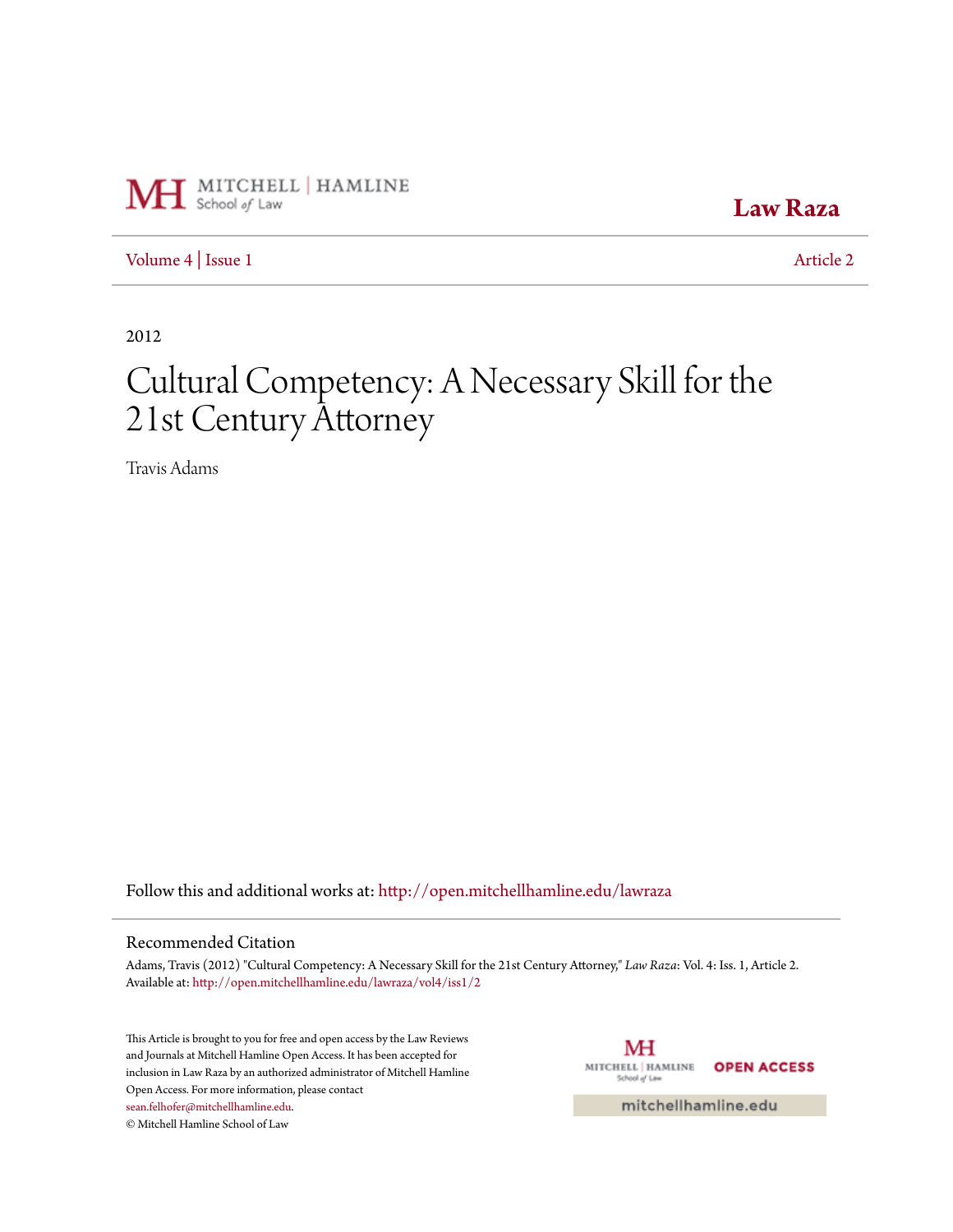# **The William Mitchell Law Raza Journal**

## *Co-Editors-In-Chief*

JESSICA RAJTAR REBECCA RANDEN

# *Faculty Advisor*

J. DAVID PRINCE

### *Advisory Board Editors*

HON. PAUL ANDERSON ALLISON WELLS WILLOW ANDERSON LUIS LARREA TAMARA CABAN-RAMIREZ JAMES BRAILSFORD SAM HANSON GAURI KOKATE HON. HELEN MEYER CAITLIN ANDERSON HON. ELENA OSTBY PETER REYES MAJ. PETER SWANSON HON. EDWARD TOUSSAINT JR.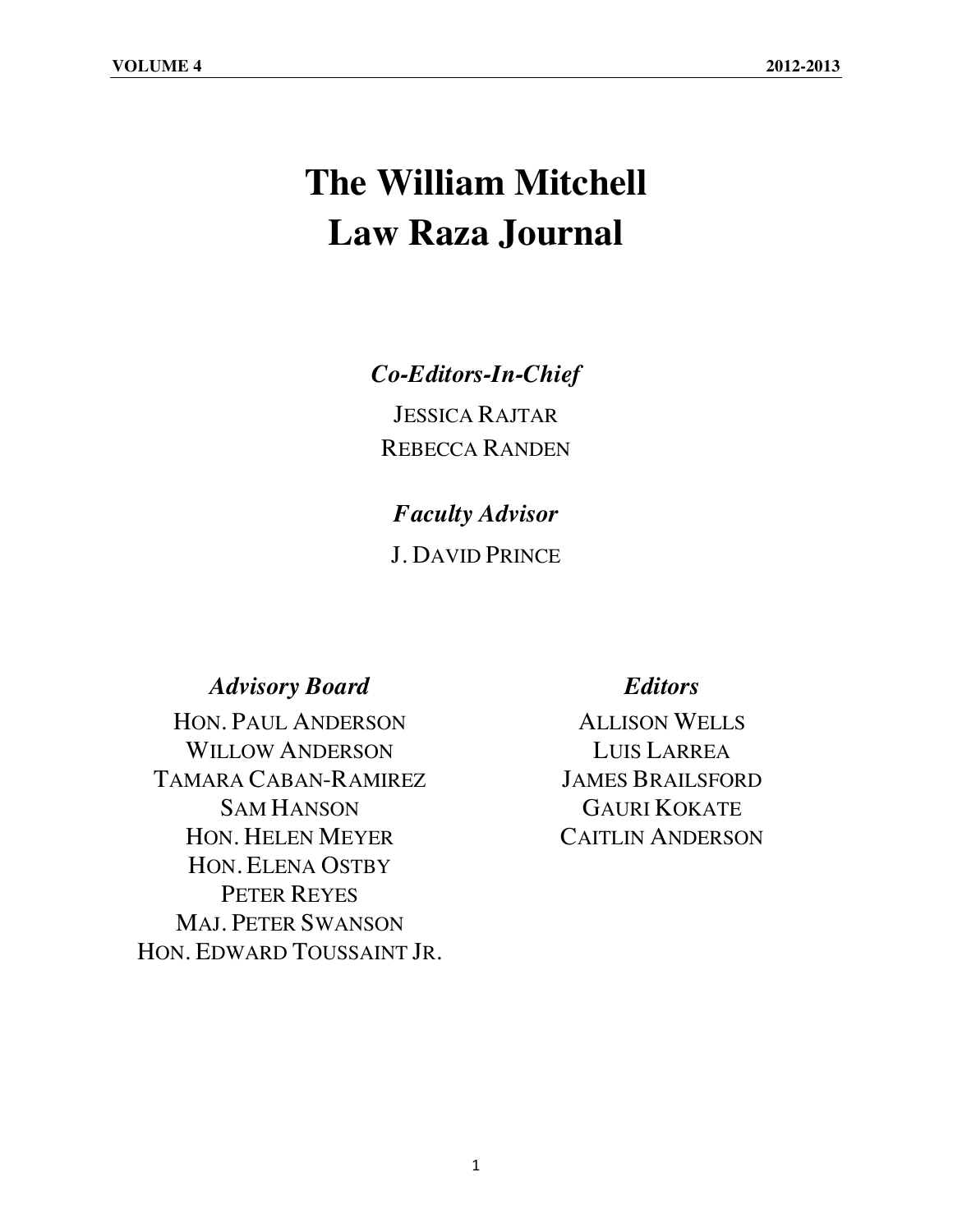# **The William Mitchell Law Raza Journal**

# **-ARTICLE-**

**Cultural Competency: A Necessary Skill for the 21st Century Attorney**

*By Travis Adams*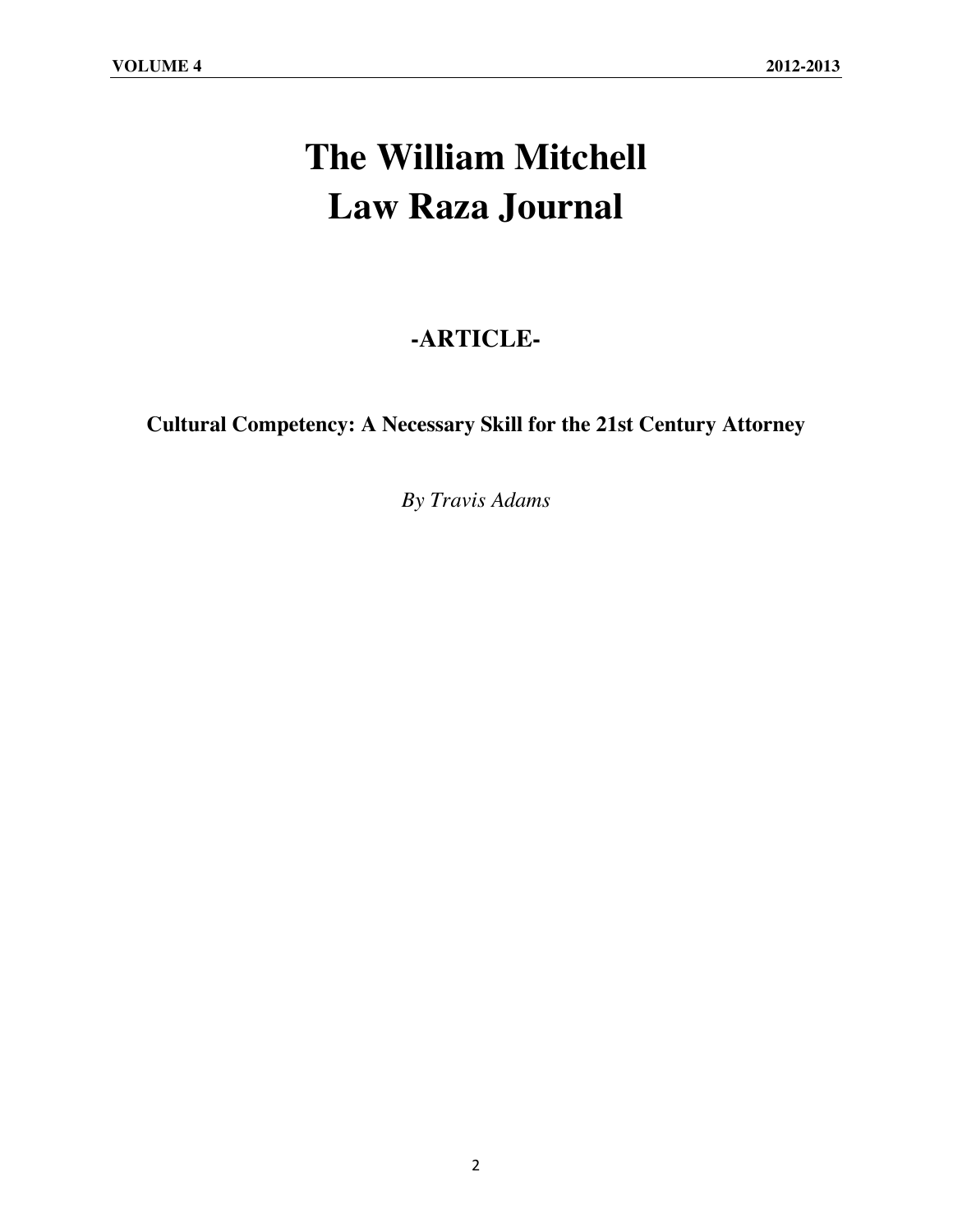### I. **INTRODUCTION**

An effective lawyer must possess skills for cross-cultural engagement by developing cultural competency. Cultural competency, like other legal skills, requires a disciplined approach to viewing the world from different perspectives. When beginning law school, many first year law students are challenged to let go of the belief that "there is **one** right answer" to legal problems. Law students are typically high achievers, accustomed to good grades, correct answers, and getting problems "right." After countless hours of studying and later being corrected in lecture halls by law professors, eventually most law students succumb to their training and stop seeing the law like an algebraic equation and instead consider legal problems from different perspectives. Legal professors facilitate this by playing "devil's advocate", asking students to argue the side they disagree with, and changing fact patterns on the spot in order to increase the complexity of a legal situation. Whether Torts, Property, Contracts, Criminal, Legal Writing or Constitutional Law, students are taught how to analyze and argue the law from different perspectives. $<sup>1</sup>$ </sup>

Arguing the law from different perspectives is an essential aspect of advocacy and part of our responsibility to zealously advocate for our clients.<sup>2</sup> Effective advocacy involves more than a mastery of the law but also a deep understanding of the client and the facts surrounding the legal matter. In a tort case for negligence, a plaintiff's attorney will tell the story of a plaintiff who was careful, vulnerable, responsible, and victimized. Using the same facts, the defense will characterize the plaintiff as clumsy, reckless, greedy, and opportunistic. A skilled attorney can tell the most compelling story using the substantive law within the rules of evidence and procedure.

Advocacy requires an ability to see different perspectives because it is by nature a crosscultural experience.<sup>3</sup> Culture is the summation of an individual's ethnicity, race, gender, nationality, age, economic status, social status, language, sexual orientation, physical attributes,

<sup>1</sup> Sue Bryant & Jean Koh Peters, *Five Habits for Cross-Cultural Lawyering, in* RACE, CULTURE, PSYCHOLOGY AND THE LAW 47, 47 (Kimberly Holt Barrett &William H. George eds., 2005).

<sup>2</sup> ANN. MODEL RULES OF PROF'L CONDUCT R. 1.3 cmt. 1 (2011)

<sup>3</sup> BRYANT & PETERS, *supra* note 1, at 47.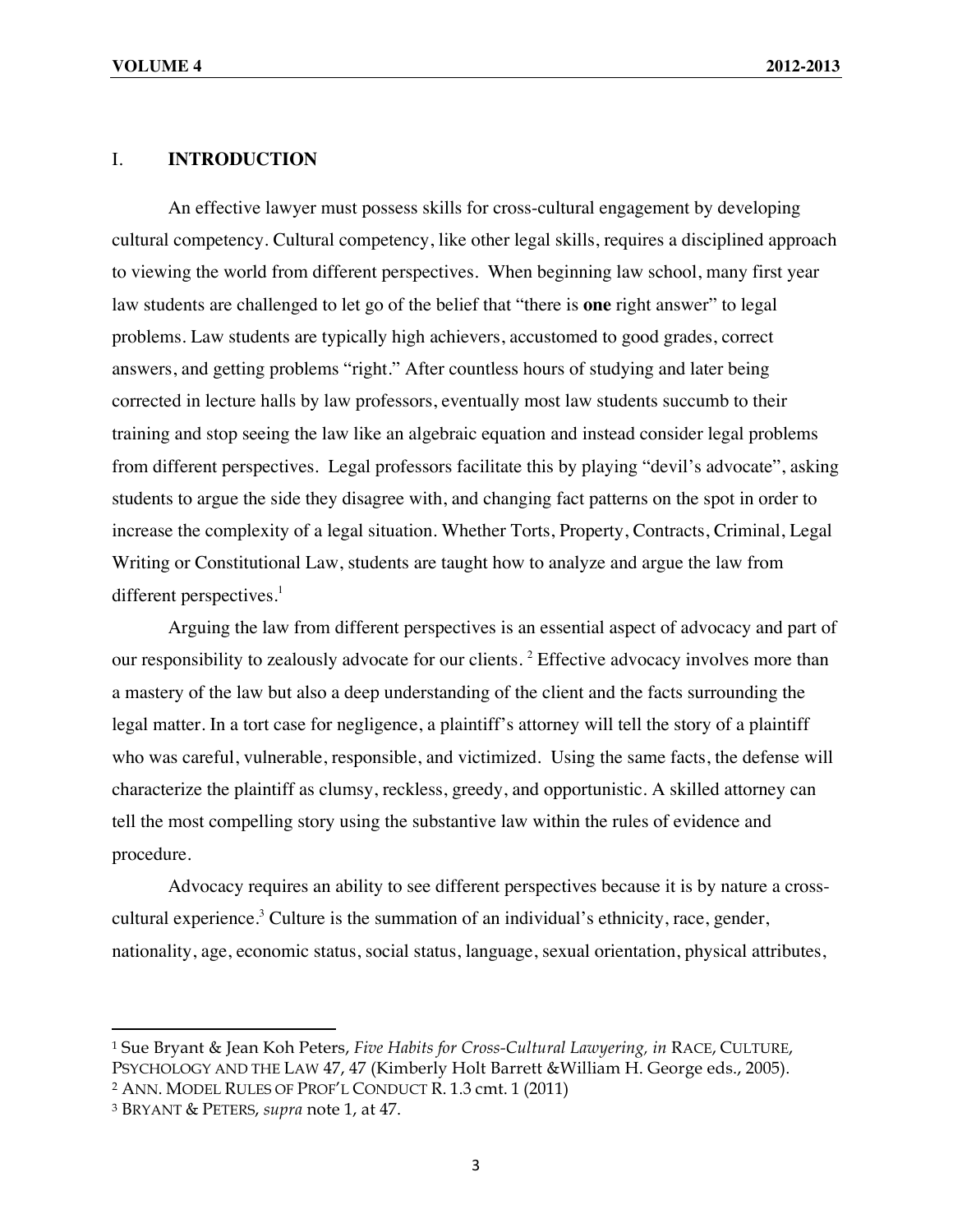marital status, and a variety of other characteristics. <sup>4</sup> The law is its own culture with values, attitudes, and norms of behavior.<sup>5</sup> Any law student who has tried to communicate to friends and family "how class was today" understands this cross-cultural exercise. The world of proximate cause, appellate briefs, reasonableness standards, and motion hearings create a context for a law student that is unfamiliar to the outside world. For this reason, awareness, knowledge and skills involving how to navigate cultural difference are essential to the practice of law, even when the client and the attorney come from similar social locations and cultural groups. However, when an attorney and his or her client come from different cultural groups, effective advocacy utterly depends on cultural competency. As one scholar puts it, "to be effective in another culture, people must be interested in other cultures, be sensitive enough to notice cultural differences, and then also be willing to modify their behavior as an indication of respect for the people of other cultures."<sup>6</sup>

This paper argues that cultural competency is an essential skillset for the  $21<sup>st</sup>$  century attorney who seeks to deliver effective advocacy and serve justice. This paper begins by defining cultural competency and applies the definitions to the work of a lawyer. Arising from foundations of good anthropological and ethnographic practice, molded in professional standards of medicine, mental health, social work, and law, cultural competency demands self-awareness, immersion, repeated revision, open-mindedness, resistance to stereotyping, and attention to detail.<sup>7</sup> This paper uses Milton Bennet's Intercultural Development Continuum (IDI) as a way to discuss and measure cultural competency. The IDI, an assessment tool used to survey individuals in order to measure their ability to engage in and recognize cultural differences, is a widely respected approach to cultural competency.<sup>8</sup> While no tool is perfect or all encompassing, this paper's goal is to use a tool already accepted by a broad base of institutions in education, business, social services and other fields as a safe place to begin the conversation. By connecting

<sup>4</sup> *Id.* at 48.

<sup>5</sup> *Id.* at 47.

<sup>6</sup> D. P. S. Bhawuk & Richard Brislin, *The Measurement of Intercultural Sensitivity Using the Concepts of Individualism and Collectivism*, INT'L J. INTERCULTURAL REL. 413, 416 (1992). <sup>7</sup> *Supplementary Guidelines for the Mitigation Function of Defense Teams in Death Penalty Cases*, 36 HOFSTRA L. REV. 677, 682 (2008).

<sup>8</sup> Intercultural Database Inventory, *Bibliography of Publications On the IDI* available at https://www.idiinventory.com/pdf/bibliography-of-publications.pdf (Last visited May 31, 2013).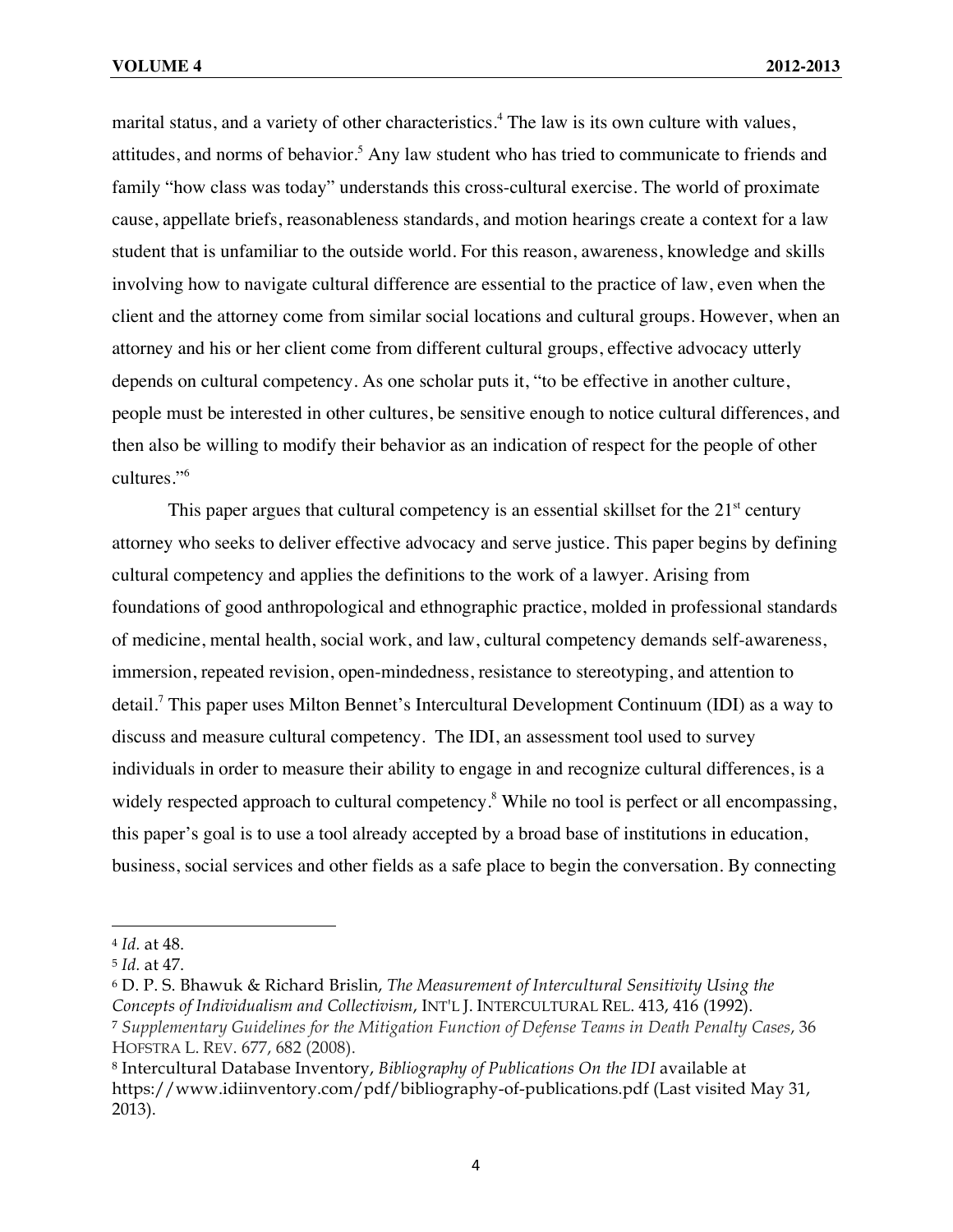the fields of cultural competency and lawyering, I argue that there is a growing need for training law students to be culturally competent.

Next, this paper will explore four central reasons for why cultural competency is essential to the  $21<sup>st</sup>$  century attorney. First, we will look at the social and economic realities that continually make the legal world more multicultural and globalized than ever before. Second, this paper explores the tendency of individuals and groups to prefer homogenous spaces and favor that which is similar to them. Third, this paper will explore the prevalence of cultural competency in other disciplines to demonstrate how the legal world is falling behind in this area when compared to similar professions such as social work, education and medicine. Lastly, this paper will discuss the areas of the profession best served by cultural competent advocacy.

An analysis of cultural competency would not be complete without the recognition and serious consideration of the author's social location and context. Such cultural self-awareness is considered in social science to be the key to multicultural competence, especially for an attorney, because an attorney's awareness of his or her own culture allows for a more accurate understanding of cultural forces that affect him or her as a lawyer, his or her client, and the interaction of the two. $9$  I am a 26-year-old, white, heterosexual male from a middle class background. I am approaching my final year of law school and the majority of my legal training has occurred in the criminal and child protection realm. Only in the last five years have I been trained in cultural competency. I am grateful and indebted to have mentors and teachers who are culturally diverse to help me along in this journey. Without their mentorship, this paper, which marks an early checkpoint in a long journey of discovery, would not be possible.<sup>10</sup>

#### II. **WHAT IS CULTURAL COMPETENCY?**

!!!!!!!!!!!!!!!!!!!!!!!!!!!!!!!!!!!!!!!!!!!!!!!!!!!!!!!!!!!!

A wide range of academic and professional fields have studied cultural competency. As a result the concept has generated different definitions and tools for measurement.<sup>11</sup> Cultural competency tools use generalized benchmarks that signify an individual's competency development stage. Culture and personal development can seem like hard to pinpoint, lofty

<sup>9</sup> Carwina Weng, *Multicultural Lawyering: Teaching Psychology to Develop Cultural Self-Awareness*, 11 CLINICAL L. REV. 369, 369 (2005).

<sup>&</sup>lt;sup>10</sup> Thank you specifically to Lawrencina Oramalu-Mason, Shawn Moore, and Roberta Jones. <sup>11</sup> This paper will use the definition and continuum created by the Intercultural Development Inventory. *See* www.idiinventory.com.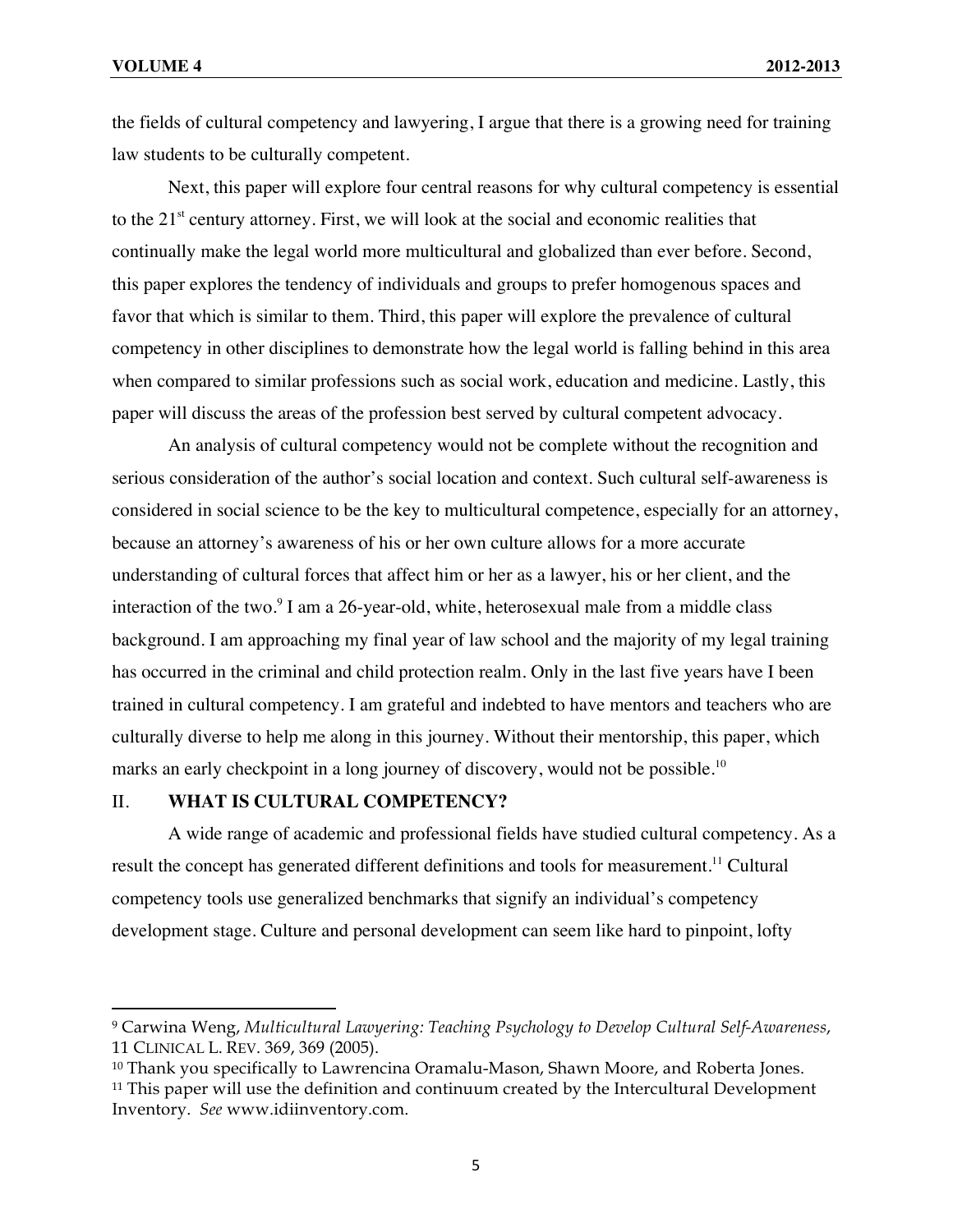terms. The measurement tools discussed in this section will allow us to explore cultural competency and the law with a set of consistent terms and measurements.

Cultural competency<sup>12</sup> is the ability to accurately understand and adapt behavior to cultural difference and commonality.<sup>13</sup> A cultural competency tool, places individuals on a continuum that identifies their cultural competency ranging from a monocultural mindset on one end to an intercultural or global mindset on the other.<sup>14</sup> The Development Model of Intercultural Sensitivity (DMIS) uses "stages" in order to explain patterns that emerge from systematic observations.15 The most important theoretical concept for cultural competency is that all experience is constructed.<sup>16</sup> For instance, a middle aged lawyer walking down the street who witnesses a man rob another man at gunpoint will experience that event differently than a young child. Similarly, a European American person who happens to be in the vicinity of a Hmong New Year celebration may not have anything like the same experience a Hmong person has at the same event; assuming that the European American has no "Hmong" categories in her brain to construct that experience. As a result, the European American will likely create a meaning for the Hmong New Year event using one's own cultural experience.

It is important to keep in mind that cultural knowledge is not the same as cultural competence. An American Christian may have a broad knowledge of the religious practices of an Indian Hindi but will still experience and relate to every aspect of an Indian Hindi through the cultural lens of an American Christian. The brain typically fits every experience into a familiar category.<sup>17</sup> The less developed a person's cultural competency level the fewer categories available to categorize and the more details of culture ignored or overgeneralized.<sup>18</sup> It is much like a search function on a computer. Each time we have a new experience something in our brain goes back in time and searches through our life history. When our brain finds a file that is

 $12$  This paper uses the term "cultural competency." For the purposes of this paper, "cultural competency" the same meaning as "cross-cultural competency" and "intercultural competency."

<sup>13</sup> Milton Bennett, Becoming Interculturally Competent, In Wurzel, J. (Ed.) (2004). Toward Multiculturalism: A Reader in Multicultural Education 62, 72 (2004).

<sup>14</sup> *Id.*

<sup>15</sup> *Id.*

<sup>16</sup> *Id.*

<sup>17</sup> Julia Ann Gold, *ADR Through A Cultural Lens: How Cultural Values Shape Our Disputing Processes*, J. DISPUTE RESOLUTION 289, 293 (2005).

<sup>18</sup> James W. Bagby, *Cross-Cultural Study of Perceptual Predominance in Binocular Rivalry*, 54 J. ABNORMAL AND SOC. PSYCHOL. 331, 331-34 (1957).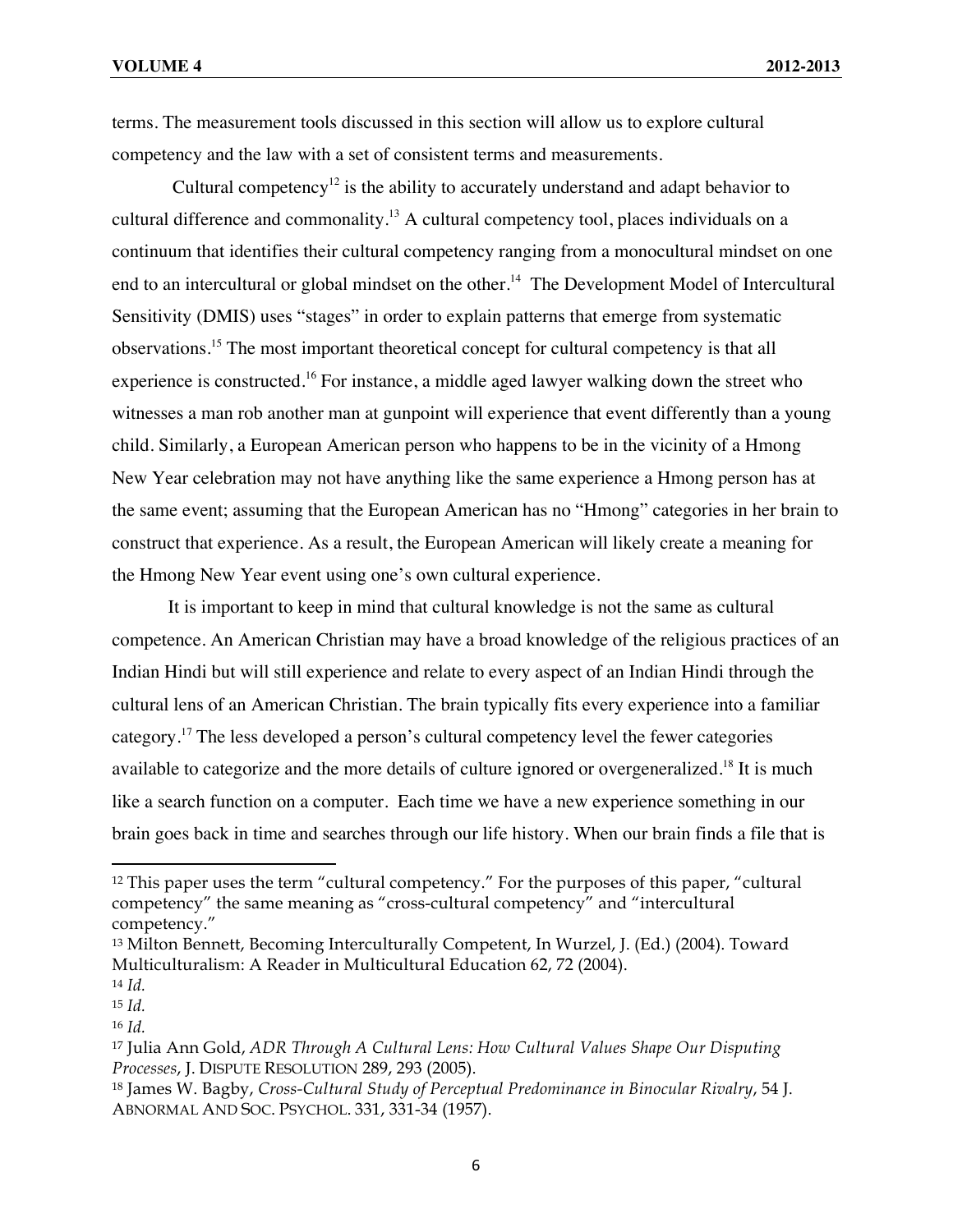similar to the new experience it associates the new experience with the closest corresponding file. Then we react to the new experience accordingly.

We interact with other disciplines much the same way. Before a student enters law school he or she may read a legal case and the only "file" the student's brain uses is "law". However, after three years of law school the same student will read that same case law and create much more specific categories by which to file that case in her brain. What she once saw as just "law" will now be seen as "a Supreme Court case," "a Justice Stevens decision," "constitutional law," "First Amendment issue," "free speech," "time place manner restriction." When trained, the brain will categorize law, with greater particularity and appreciation for the distinct differences that exist within each legal situation. With respect to cultural differences, as one becomes more interculturally competent, nuances in communication style, gender roles, conflict style, perceptions of authority, ethics, and other aspects of culture become more evident. Sometimes it seems incredible "how deep the rabbit hole goes."<sup>19</sup>

Like the person with very few cultural "categories," an ethnocentric mindset makes sense of cultural differences and commonalities based on one's own cultural values and practices.<sup>20</sup> A person with this mindset would allow his or her stereotypes to make broad inferences about the situations he encounters and would have less complex perceptions and experiences of cultural difference and commonality.<sup>21</sup> He or she may be able to recognize cultural differences such as food and clothing but may not notice deeper cultural differences such as conflict styles or relationship statuses. $22$ 

On the other end of the spectrum, an ethnorelative mindset makes sense of cultural differences and commonalities based on one's own *and* other cultures' values and practices. This person does not make broad stereotypes but would notice cultural patterns in order to recognize cultural difference.<sup>23</sup> A truly ethnorelative mindset allows one to express their alternative cultural experience in culturally appropriate feelings and behavior.<sup>24</sup> These abilities make people much more likely to engage in, rather than to avoid, cultural difference.

<sup>19</sup> *The Matrix*. 1999. (Warner Brothers film 1999) (quoting Morpheus).

<sup>20</sup> BENNETT, *supra* note 13, at 62.

<sup>21</sup> *Id.* at 72.

<sup>22</sup> *Id.* at 63

<sup>23</sup> *Id.* at 68-69.

<sup>24</sup> *Id.* at 70.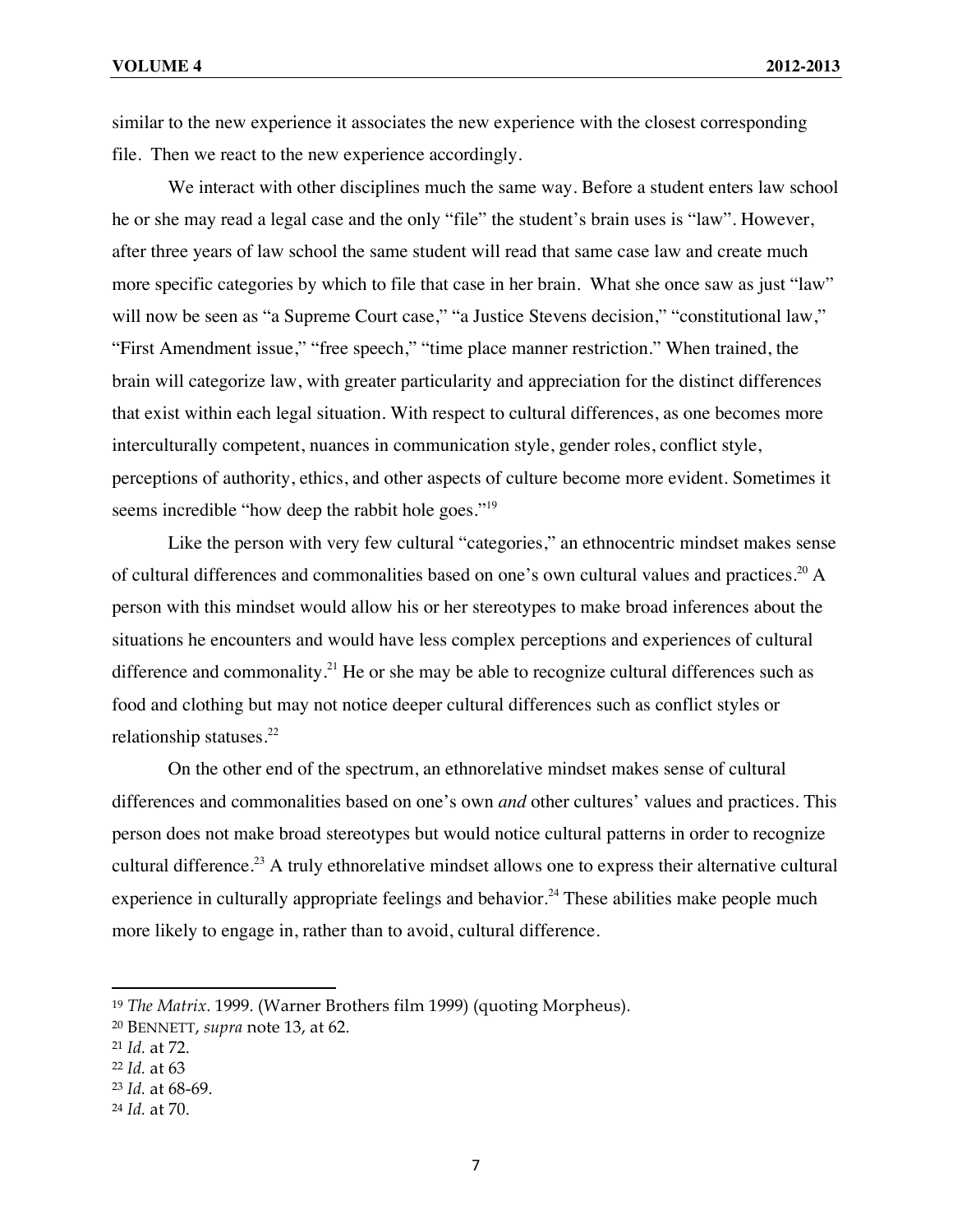In the legal setting, a person with a monocultural mindset would likely struggle interviewing a client who perceives time differently. For instance, a witness may not be accustomed to orienting a story based on hours, days, months, or years. If the lawyer comes from a culture where stories are told in a linear time-related manner, the monocultural mindset lawyer may perceive the client's failure to provide certain information as uncooperative, unintelligent, or untruthful.<sup>25</sup>A person with an intercultural mindset would be quicker to recognize how a client's cultural difference may impact the client's storytelling. A cultural competent lawyer sees organizing and assessing facts as a cultural difference and not a deficit in character or intelligence.<sup>26</sup>

#### *Applying the DMIS continuum to advocacy*



#### **Figure 1 DMIS Continuum**

The Intercultural Development Inventory creates different stages along the spectrum ranging from ethnocentric to ethnorelative.<sup>27</sup> In order from the most monocultural mindset to the most intercultural, the developmental stages are *Denial, Defense, Minimization, Acceptance, and Adaptation. <sup>28</sup>* The first three, *Denial, Defense*, and *Minimization,* are ethnocentric orientations, while people in *Acceptance* and *Adaptation* have ethnorelative orientations.<sup>29</sup>

Remember that to practice law inherently involves cross-cultural engagement, moving from one stage of the DMIS to the next would directly impact a lawyer's advocacy. The purpose of this paper, and more specifically this section, is to appreciate the importance of culturally

<sup>!!!!!!!!!!!!!!!!!!!!!!!!!!!!!!!!!!!!!!!!!!!!!!!!!!!!!!!!!!!!</sup> <sup>25</sup> GOLD, *supra* note 17, at 298.

<sup>26</sup> BRYANT & PETERS, *supra* note 1, at 47.

<sup>27</sup> BENNETT, *supra* note 13, at 62.

<sup>28</sup> *Id.* at 72.

<sup>29</sup> *Id.* at 62.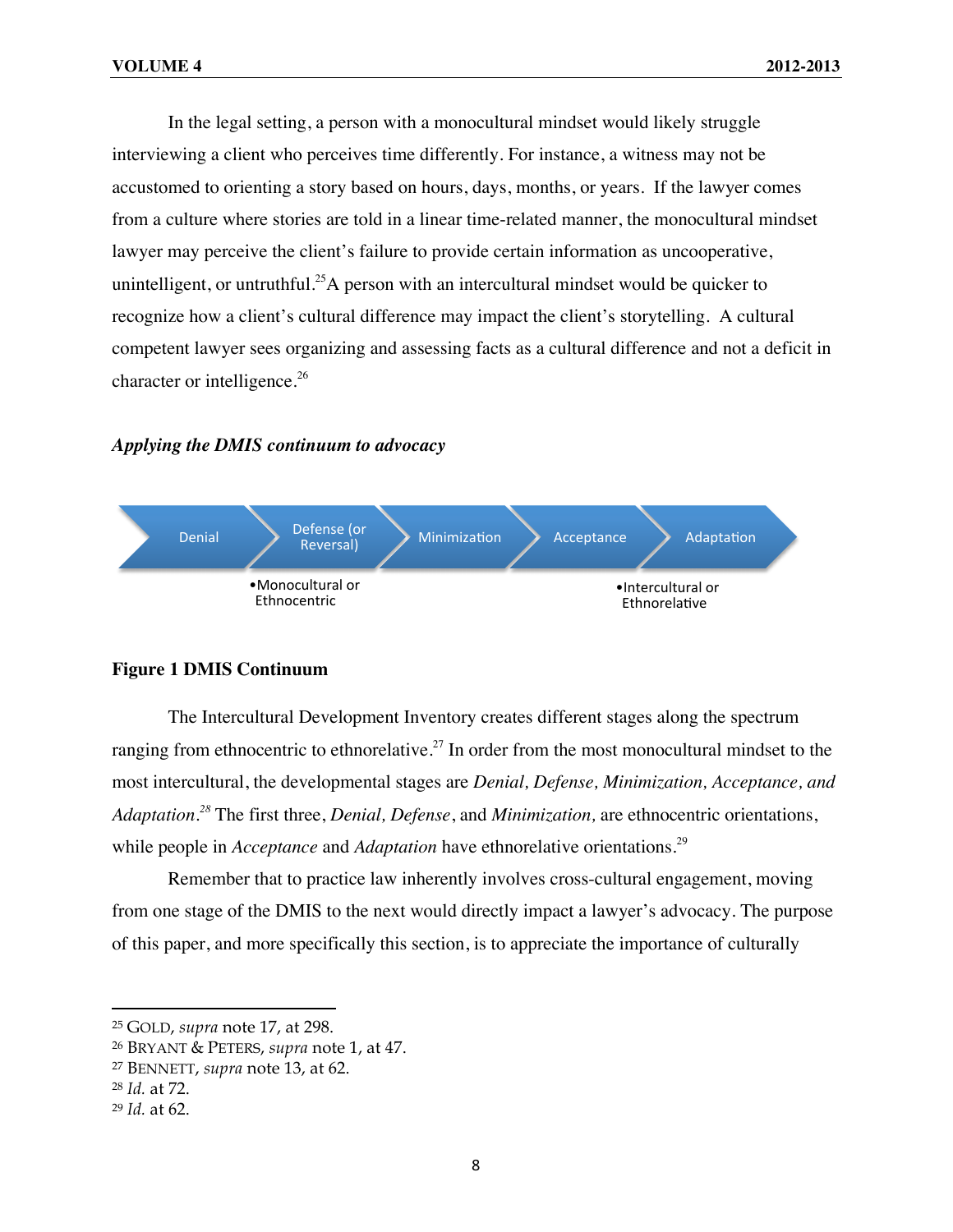competent lawyering and to notice how advocacy strengthens as a lawyer moves up the DMIS continuum.

First, in *Denial,* one's own culture is experienced as the only real one and other cultures are ignored or vaguely identified.<sup>30</sup> A *Denial* lawyer may avoid focusing on aspects of the client's story that feature cultural difference or perhaps completely avoid working in fields of law or geographic areas with culturally different people. The *Denial* lawyer may see culture in very simple categories such as "race" or "deserving or undeserving" of economic inequity.<sup>31</sup> However, as the client's situation becomes more complex and dynamic, thus falling outside of the superficial categories created by the *Denial* lawyer, the lawyer may begin to ignore or avoid facts that fall outside of the client's experience. There is literally no field of law where ignoring cultural details would not impair an attorney's practice.

In the next stage, *Defense*, other cultures are recognized yet viewed negatively and the person's own culture is perceived as being the only one that is "normal." <sup>32</sup>Recently, feminist and black liberation theorists have used the term "cultural imperialism" to describe this practice of normalizing one's own cultural expressions while viewing cultural differences in others as lacking and negative.<sup>33</sup> In this way, a *Defense* prosecutor may have biases against people from a minority cultural group. These biases could cause the prosecutor not to trust people from this cultural group as much and seek more strenuous penalties for crimes than the prosecutor would seek for people of the prosecutor's own cultural group.<sup>34</sup> Unfortunately, it is very common among prosecutors to take advantage of the fact that so many people in our society are in the *Defense* DMIS stage. In one gang-related criminal case in Minnesota involving an African-American defendant, African-American defense witnesses, and an all white jury, the prosecution had accentuated its gang theory by arguing to the jury "[T]he people that are involved in this [defendant's] world are not people from your world ... these are the defendant's people.<sup>35</sup>

<sup>30</sup> *Id.* at 63.

<sup>31</sup> *Id.* at 64.

<sup>32</sup> Alan S. Gutterman, *Training leaders to identify and cope with cultural diversity*, in BUS. COUNSELOR'S GUIDE TO ORG. MGMT. § 44:26 (2012).

<sup>33</sup> Iris Marion Young, *Five Faces of Oppression*, in Diversity, MULTICULTURALISM AND SOCIAL JUSTICE 35, 42 (2002).

<sup>34</sup> William E. Martin & Peter N. Thompson, *Removing Bias from the Minnesota Justice System*, in BENCH & B. MINN. 16, 18, (2002).

<sup>35</sup> State v. Vue, 606 N.W.2d 719 (Minn. Ct. App. 2000)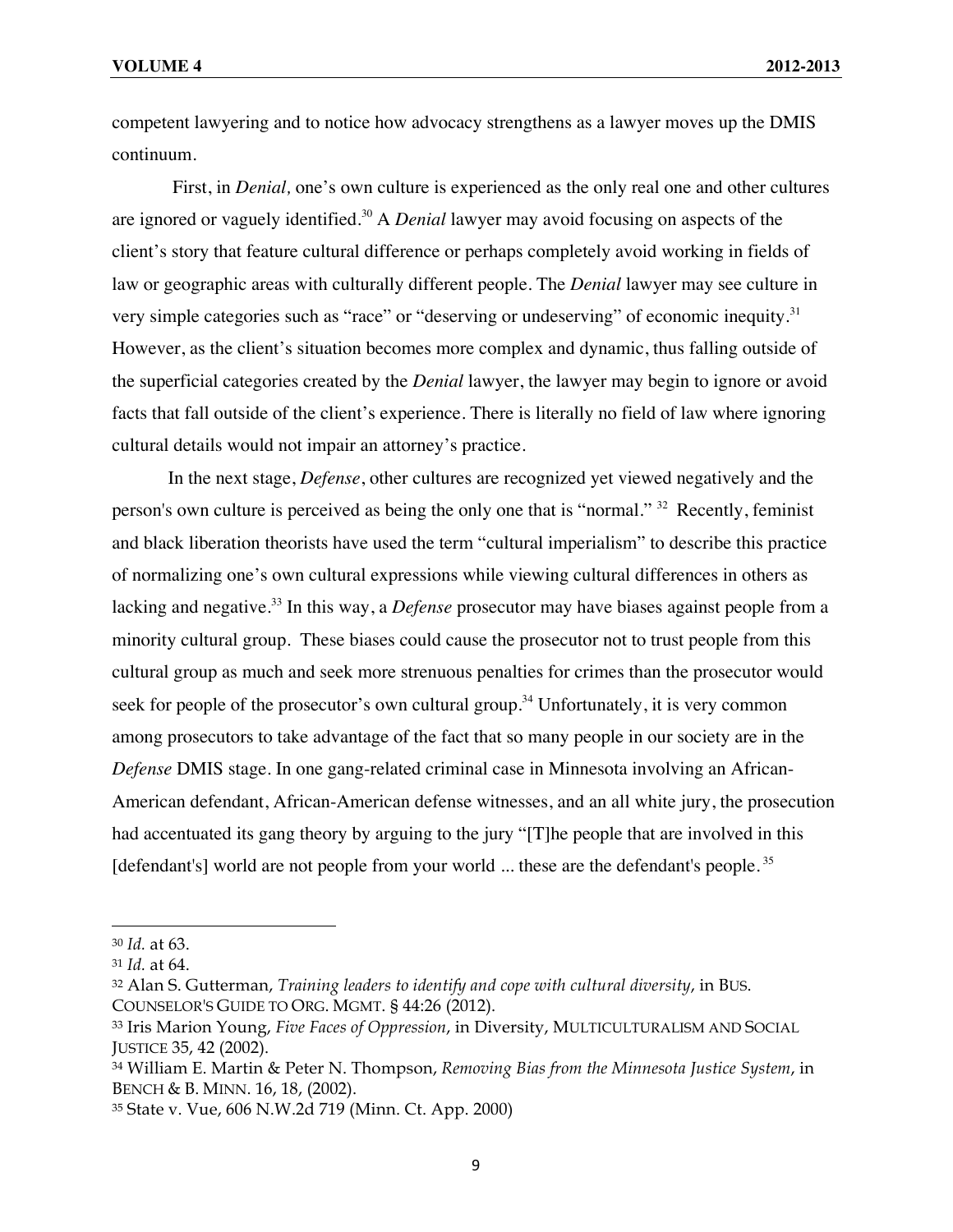*Defense<sup>36</sup>* orientations oftentimes occur much more subtly and less overtly prejudiced. Imagine a *Defense* attorney must represent her client in a business contract negotiation with another foreign business whose native culture features significantly different communication or negotiation habits from the attorney's cultural background. The foreign business representative does not exhibit behavior that the *Defense* attorney associates with politeness or friendliness even though this is exactly what the foreign business representative understands to be polite in his own cultural mindset. A *Defense* attorney would be at risk of labeling the foreign business representative as "uncivilized" or "less developed" rather than using a culturally different relational style.<sup>37</sup> Even worse, the attorney could likely misinterpret the foreign business as unwilling to negotiate or untrustworthy in character. This could have a negative impact on the client.

Next, individuals in *Minimization*, tend to emphasize similarity and the cross-cultural applicability of economic, political, philosophical, or even behavioral traits.<sup>38</sup> A person in *Minimization* may recognize superficial cultural realities such as food, language, or clothing but still utilizes one's own cultural patterns as central to an assumed universal reality. Using the business negotiation example from before, a *Minimization* lawyer may overestimate their appreciation for the home culture of the foreign business and be relatively tolerant. However, because the *Minimization* lawyer does not see her own culture clearly, if the negotiation goes poorly and conflict arises, the *Minimization* lawyer will still judge the other business's use of a different conflict resolution style as "lacking" or a poor choice.<sup>39</sup> This is because the *Minimization* lawyer still sees the world through an ethnocentric lens and fails to see deeper cultural differences such as philosophy, ideology, and, in this case, conflict style.<sup>40</sup> Lawyers involved in cross-cultural depositions, client interviews, or cross-examinations are likely to cause

<sup>36</sup> Within *Defense,* is a subcategory of *Reversal.* A person in *Reversal* exhibits all of the same characteristics as *Defense,* only backwards. In *Reversal,* people have negative value judgments on their own cultural group and have positive value judgments on other cultures. <sup>37</sup> BENNETT, *supra* note 13, at 65.

<sup>38</sup> *Id.* at 67.

<sup>39</sup> *Id.* at 68.

<sup>40</sup> *Id.* at 67.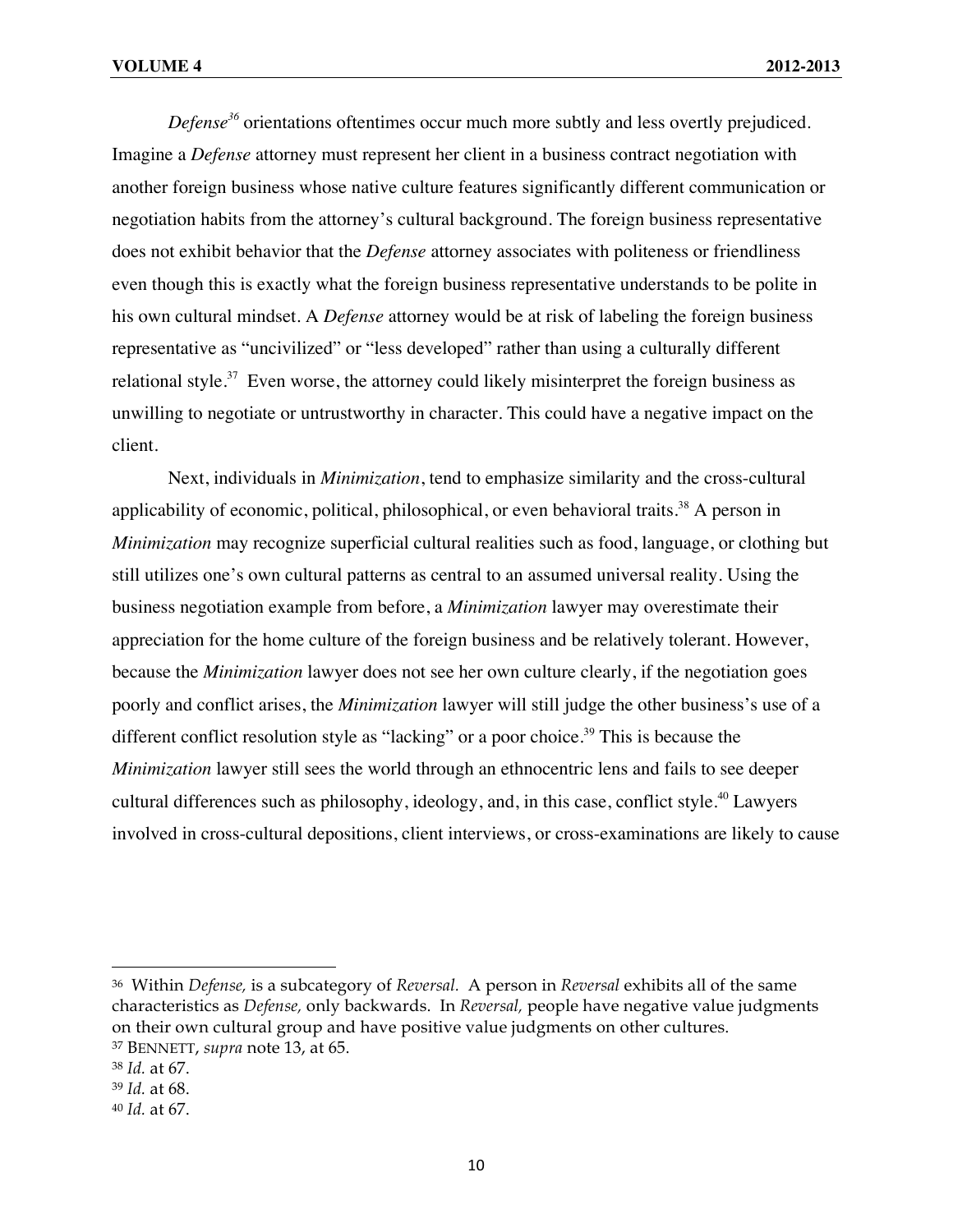communicative misunderstandings if they view or treat people from different cultures as being "generally more similar to themselves than dissimilar."<sup>41</sup>

*Acceptance* marks the DMIS stage where an individual takes a more globalized or ethnorelative perspective and one's own culture is experienced as just one of a number of equally complex worldviews.42 In her article on the "Five Habits of Culturally Competent Professionals" scholar Kimberly Barrett recommends taking time to review the major influences and processes in one's socialization—the role that family, friends, media, and the broader socio-historical, cultural environment have played in influencing one's views of groups other than one's own.<sup>43</sup> Similarly, an *Acceptance* attorney working in a child protection setting for the first time and having his first client interview with a family would likely ask very different questions than an attorney in an ethnocentric DMIS stage would ask. The *Acceptance* attorney would be aware of how his own cultural context has informed his assumptions about a family unit. As a result, the attorney would assume less about the family norms and ask questions that demonstrate a broader and more complex understanding of how families can form themselves. The *Acceptance* attorney will have significant advantages in communication as well. Instead of viewing the whole world through the prism of American cultural archetypes, the *Acceptance* attorney will remember that more than one meaning may exist for verbal and nonverbal messages communicated between people from different cultures.<sup>44</sup>

Unlike the *Denial* or *Defensive* attorney, the *Acceptance* attorney will be able to understand the difference between himself and the family he is interviewing while seeing them as equally human.45 However, this does not mean the *Acceptance* attorney must lose all sense of ethics because "everything is relative."46 Instead, by truly accepting the relativity of values within cultural context, and experiencing the world as organized by different values, the

<sup>41</sup> William Haskins, *Pitfalls in Intercultural Communication for Lawyers*, 16 TRIAL DIPLOMACY J. 71, 74 (1993).

<sup>42</sup>BENNETT, *supra* note 13, at 68.

<sup>43</sup> Kimberly Holt Barrett and William H. George, *Psychology, Justice, and Diversity: Five Challenges for Culturally Competent Professionals*, 6 (Sage Publications 1999).

<sup>44</sup> Nina Ivanichvili*, The Person Behind the Face: A Lawyer's Guide to Cross-Cultural Depositions Minnesota's Attorneys Are Increasingly Likely to Be Deposing Someone Whose Native Language Is Other Than English. Knowing How to Use an Interpret*, BENCH & B. MINN., 22, 26 (2004). <sup>45</sup> BENNETT, *supra* note 13, at 68.

<sup>46</sup> *Id.* at 69.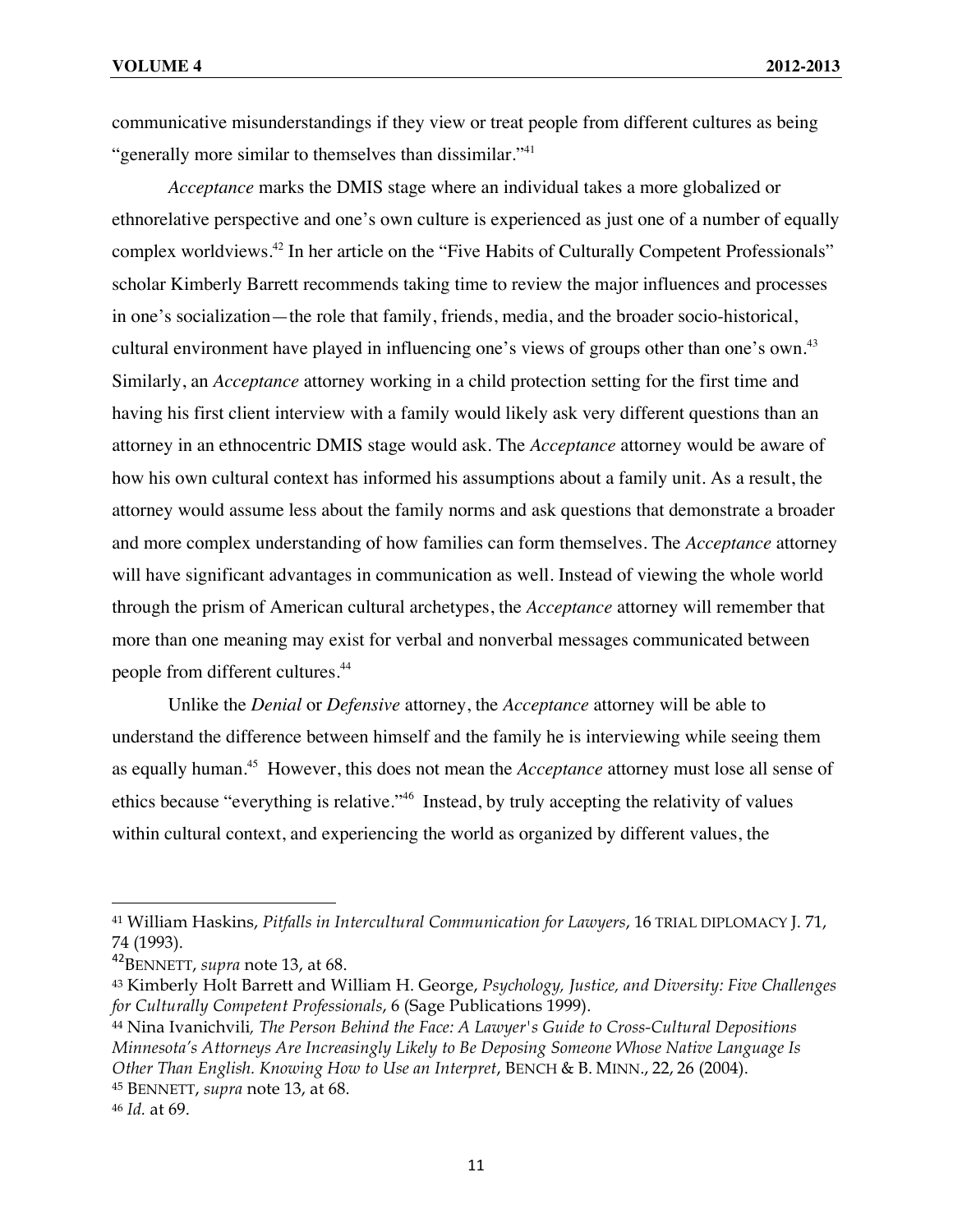*Acceptance* attorney is able to maintain an ethical commitment in the face of cultural relativity.<sup>47</sup> Cultural relativity does not mean ethical relativity, and an *Acceptance* attorney in the child protection scenario would be able to distinguish between how one's personal ethical commitment to protecting children and the cultural relativity of parenting styles.

A person in the last DMIS stage of cultural competency, *Adaptation,* can empathize with other cultures to the extent that he or she yields culturally appropriate perceptions and behaviors.<sup>48</sup> Further, in *Adaptation,* a person retains his own cultural identity without assimilating to another culture. People in *Adaptation* have the acute ability to recognize patterns of cultural behavior, enabling allow them to define themselves broadly. Milton illustrated this when he described someone in *Adaptation* as having a, "German critical, Japanese indirect, Italian ironic, African American personal in addition to a primary European Male explicit style."<sup>49</sup> To the extent that each behavior emerged from a real connection to the various cultures, they would all be authentically you.<sup>50</sup> Another excellent example comes from Christine Zuni Cruz, a self proclaimed "community lawyer" within Indigenous communities.<sup>51</sup> She describes how she moves in and out of cultural behaviors as an attorney,

"The three voices I speak in: native, lawyer, and clinician provide different perspectives. As native, I speak as a native person living within my native community; as lawyer, I speak from my experience in working within the community; as clinician, I speak combining the above voices, seeking to improve the lawyering done in the name of, on behalf of, for, and with native peoples and native nations. These voices inform my discussion of community and culture. The basis of my ideas stem from my experience of being part of a distinct native community, long served by lawyers and a profession external to the community. My perspective on community comes from my work within my own pueblo, and within other pueblos both as a lawyer and a judge. My perspective on culture is closely related to community, but it is also informed by the work I engaged in over several years to revise the New Mexico Children's code to provide greater cultural protection for native children and youth."<sup>52</sup>

<sup>47</sup> W.P. Berry, Forms of Intellectual and Ethical Development in the College Years: A Scheme*.* (Jossy-Bass 1970).

<sup>48</sup> BENNETT, *supra* note 13, at 70.

<sup>49</sup> *Id.* at 71.

<sup>50</sup> M.J. Bennet and I. Castiglioni, *Embodied Ethnocentrism and the Feeling of Culture: A Key to Training for Intercultural Competence*, in HANDBOOK OF INTERCULTURAL TRAINING 249, 249 (2004). <sup>51</sup> Christine Zuni Cruz, *(on the) Road Back in: Community Lawyering in Indigenous Communities*, 5 CLINICAL L. REV. 557, 560 (1999).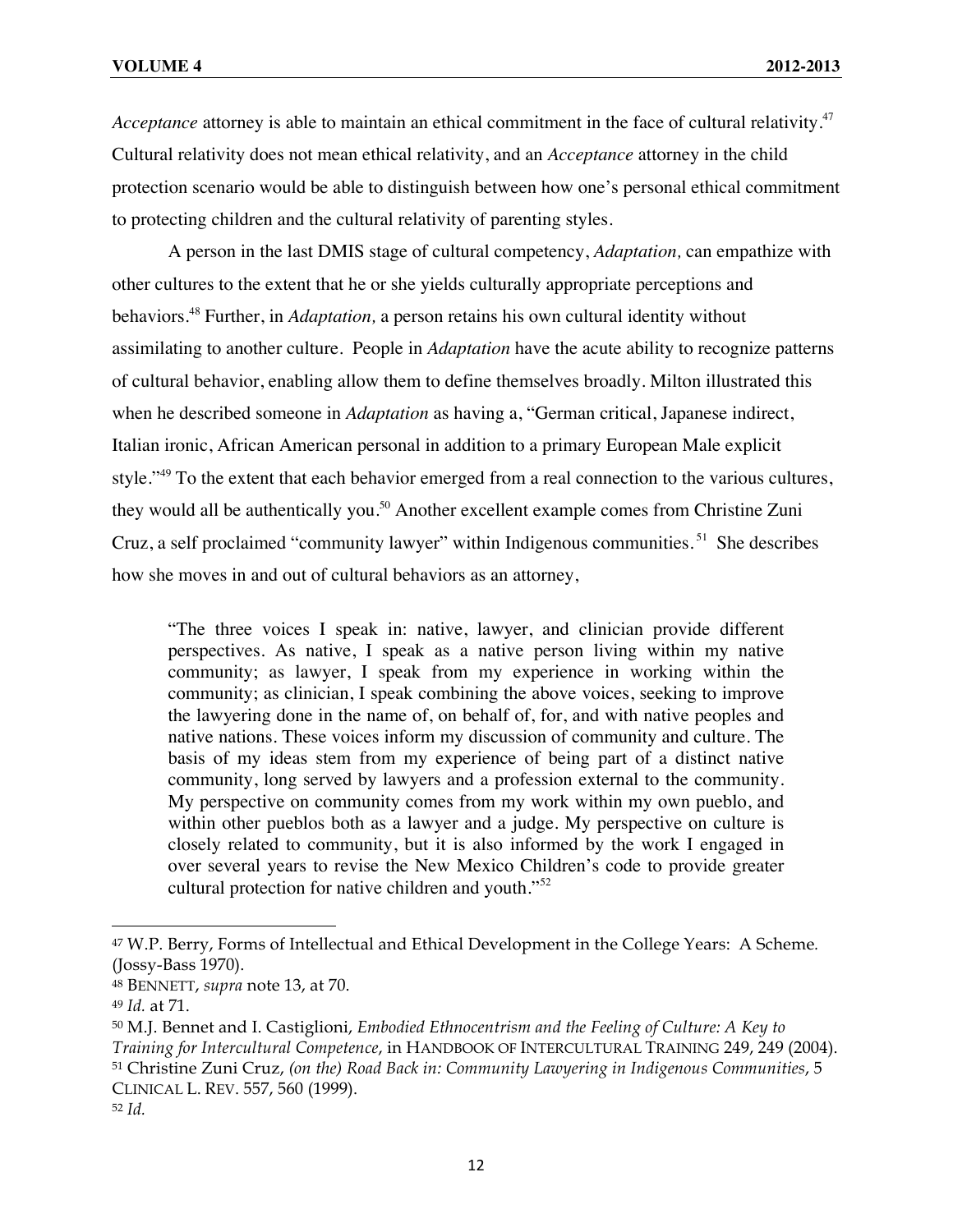Cruz is aware of the different cultural contexts she moves in and out of and does not place a value judgment on one community over another based upon cultural behaviors. Further, Cruz has an appreciation for how her different cultural experiences have shaped her. The awareness of one's own cultural identity is essential for moving into the ethnorelative orientations of the DMIS.

The *Adaptation* attorney is best suited for the work of a lawyer because she can function as a "cultural chameleon": recognizing cultural differences and quickly picking up on acceptable and/or advantageous behaviors.<sup>53</sup> The *Adaptation* attorney has the capacity to better communicate within the typical cross cultural attorney-client relationship because she can put herself "in the client's shoes".<sup>54</sup> Furthermore, the *Adaptation* attorney has a greater capacity to practice various legal disciplines and recognize the nuances in each field and cooperate with a variety of judges in each unique courtroom environment. He or she will more quickly observe and adapt to patterns of all kinds, something all lawyers seek to do. While all of these benefits exist within a relatively homogenous cultural world, the *Adaptation* attorney's greatest strengths and societal impact will be the result of the attorney's ability to work with a diverse range of clients and be able to perform zealous advocacy on their behalf.

Cultural competency is especially essential during depositions, a time where the *Adaptation* attorney's skills are put to the test. <sup>55</sup> Nina Ivanichvili is CEO of www.LanguageAlliance.com, a firm specializing in legal translation and interpretation in over 80 languages*. <sup>56</sup>* She designed a CLE called "A Lawyer's Guide to Cross-Cultural Depositions" in which she describes scenarios that test a lawyer's ability to recognize cultural difference.<sup>57</sup> In one scenario, Invanichvili describes an American attorney deposing a well-dressed, middle-aged, non-English-speaking woman in a civil lawsuit where the attorney is trying to establish the cost of the woman's clothing. The woman has had several jobs, is wearing decent clothing, and is middle aged. These attributes could lead the attorney to assume similarities between the woman and her American counterparts with regards to the woman's independence— financially or otherwise — from her husband. However, this woman is originally from a small, male-

!!!!!!!!!!!!!!!!!!!!!!!!!!!!!!!!!!!!!!!!!!!!!!!!!!!!!!!!!!!!

<sup>57</sup> *Id.*

<sup>53</sup> *See* Bennett, *Becoming Interculturally Competent*, 70.

<sup>54</sup> *Id.*

<sup>55</sup> IVANICHVILI, *supra* note 44, at 26.

<sup>56</sup> *Id.*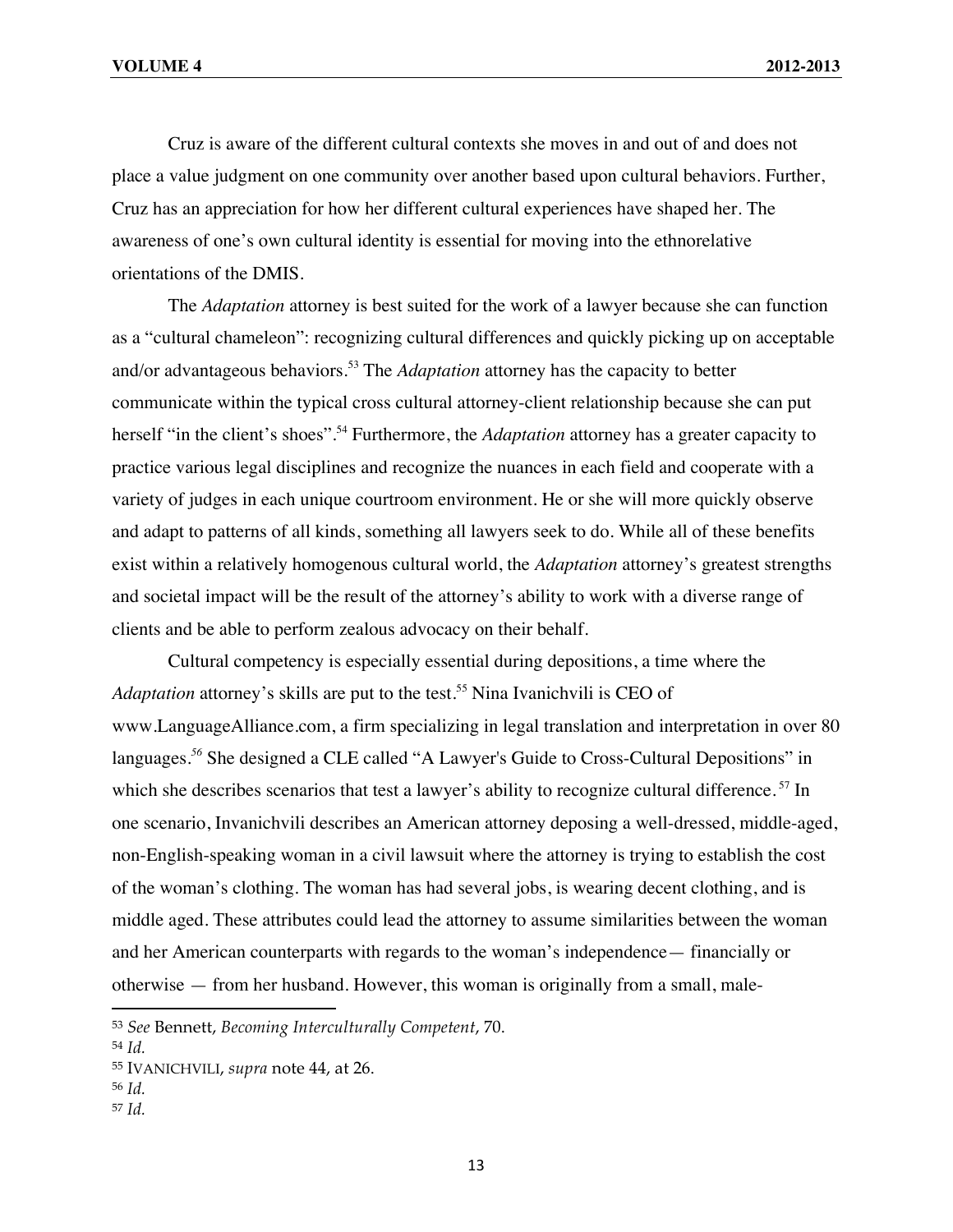dominated village and does not know what her articles of clothing cost because her husband makes all the purchasing decisions in the family. The *Adaptation* attorney would be slower to make assumptions of cultural similarity. The *Adaptation* attorney would instead ask questions like, "Who handles the money in your household?" or "Who in your family purchases clothes?" Furthermore, the attorney would pick up on social cues and communication patterns such as responsiveness, silence, and social taboos in order to make the otherwise potentially timid deposed woman more comfortable and honest.<sup>58</sup>

In the same way a law student receives training to recognize the difference between a tort law fact pattern and a contract law fact pattern, so too must a lawyer learn to identify cultural differences. The DMIS continuum assumes that contact with cultural difference generates pressure on an individual to change one's worldview. If an attorney worked at a firm where successful attorneys consistently used different approaches, it would become increasingly difficult for her to believe in only one system for drafting motions. Similarly, the more we understand how many different ways there are to live, the less ethnocentric our worldview becomes. Attorneys better serve their clients interests by understanding culturally learned differences, recognizing commonalities between themselves and others, and acting on their insight in culturally and legally appropriate ways. <sup>59</sup> This paper will develop this concept further in the next section where we will go beyond simply providing examples of the DMIS development stages and instead explore how cultural competency impacts the legal profession.

#### III. **WHY SHOULD AN ATTORNEY BE CULTURALLY COMPETENT?**

An attorney should be culturally competent in order to better represent his or her client and also to better serve justice. This next section will address both the practical and ideological arguments for training attorneys to be culturally competent. The ideological arguments come from the author's perspective that an attorney has the ethical responsibility to be more than just a "hired gun" who gives the client total autonomy. $60$  Instead, the attorney has a role to provide ethical advice and at times become an agent of social change. The arguments presented focus on

<sup>58</sup> *Id.*

<sup>59</sup> Mitchell R. Hammer, *Intercultural Development Continuum*, DEVELOPING INTERCULTURAL COMPETENCE, (December 28, 2013), www.idiinventory.com.

<sup>60</sup> THOMAS L. SHAFFER AND ROBERT COCHRANE JR., LAWYERS, CLIENTS, AND MORAL RESPONSIBILITY 2 (6th ed. 2009).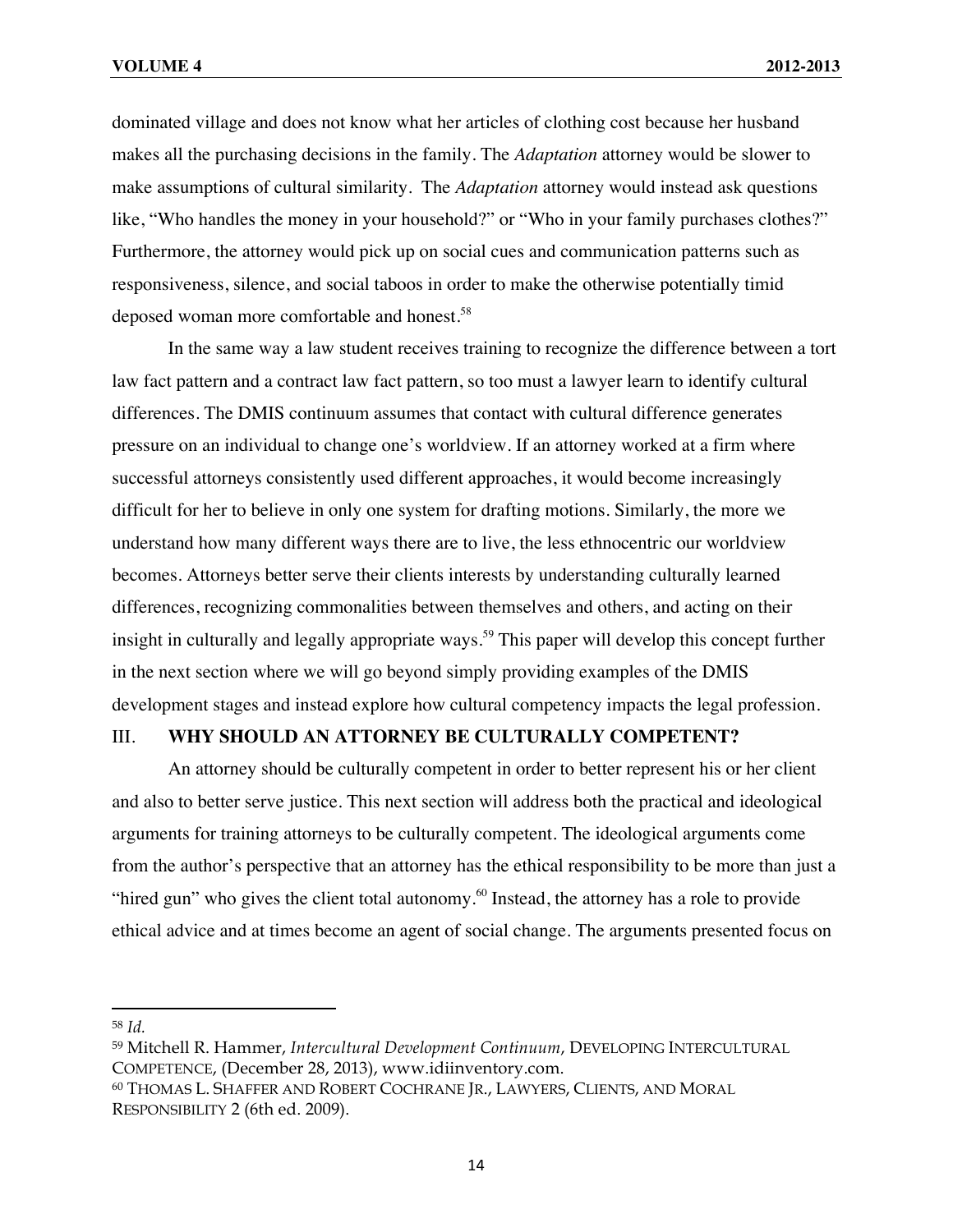!!!!!!!!!!!!!!!!!!!!!!!!!!!!!!!!!!!!!!!!!!!!!!!!!!!!!!!!!!!!

the culturally competent attorney's enhanced advocacy skills as well as the attorney's greater capacity to serve justice.

#### **A.** *Increasingly Diverse Country; Increasingly Global World*

The economic and sociological realities of  $21<sup>st</sup>$  century make United States more culturally and racially diverse than at any other time in history. Dramatic increases in ethnic minority populations in the United States are leading to a demographic shift that will place whites in the minority racially, while collectively, people of color will become the majority. According to the 2010 U.S. Census Bureau, non-Hispanic Whites made up 65% of the country and are projected to make up 46% in 2050. Already in 2010, whites were the minority in four U.S. states Hawaii, California, Texas, and New Mexico (New York is only 58% white and Florida is  $57\%$  white).<sup>61</sup>

The changing domestic demographics are not the only cause for growing diversity among an American lawyer's client base. Practicing law in the  $21<sup>st</sup>$  century means working in a globalized economy where our world grows increasingly integrated due to the rapid exchange of information, capital, and prevalence of free trade. Most of the ten largest global law firms now have more lawyers located outside their home-country office than in their home country and all of them have offices outside their home country.<sup>62</sup> Moreover, it is not just U.S. lawyers who are exporting their services to other countries; foreign lawyers have imported their services into the United States in increasing numbers. For example, between 1993 and 2003, U.S. exports of legal services grew 134%, but imports grew 174%.<sup>63</sup> As future lawyers, law students must be familiar with the norms and ethical rules governing these foreign lawyers, as well as possess the skills to navigate working in a global practice. Our education must include perspectives on advocacy from lawyers in the global south, i.e. South Africa; the global east, i.e. China; the global north, i.e. Germany as well as here in the global west. We get a fuller picture of the different advocacy strategies and perspectives when we encounter different cultural lenses. This makes us stronger attorneys.

<sup>61</sup> Projections of the Population by Sex, Race, and Hispanic Origin for the United States: 2010 to 2050" U.S. Census Bureau. Retrieved 2010-10-24.

<sup>62</sup> Laurel S. Terry, *U.S. Legal Ethics: The Coming of Age of Global and Comparative Perspectives*, 4 WASH. U. GLOBAL STUD. L. REV. 463, 495 (2005) (citing The Global 100, Am. Lawyer, (2004)). <sup>63</sup> Laurel S. Terry, *A*, "*How To" Guide for Incorporating Global and Comparative Perspectives into the Required Professional Responsibility Course*, 51 ST. LOUIS U. L.J. 1135, 1138 n.9 (2007).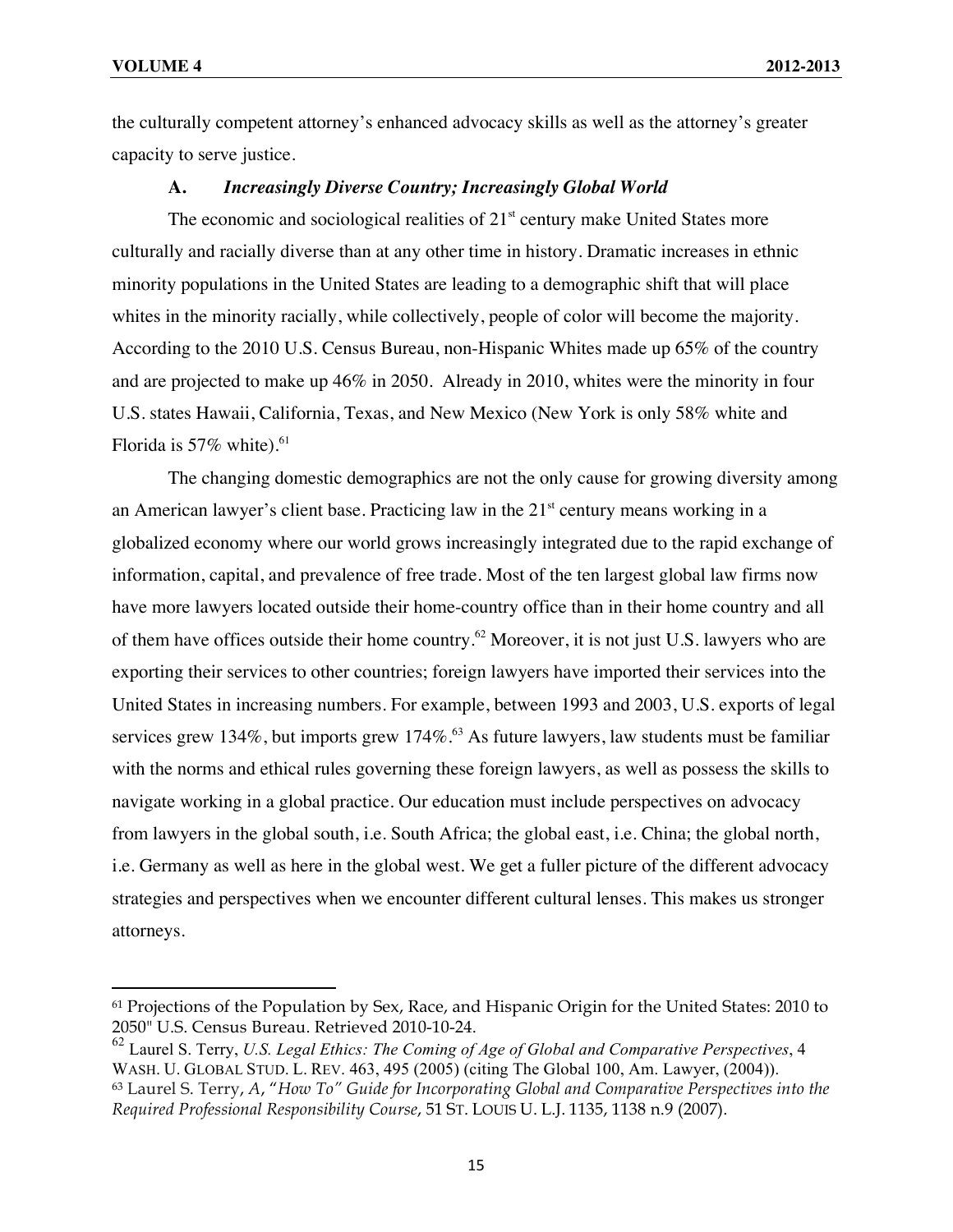The Supreme Court acknowledged the importance of creating culturally competent legal professionals amidst our changing social landscape. In *Grutter v. Bollinger,* the Court endorsed the University of Michigan's affirmative action policy because diversity is 'essential' to quality education, preparation for work in a global economy, cross-racial understanding, and decreasing prejudice.<sup>64</sup> A core premise of this endorsement is that 'the skills needed in today's increasingly global marketplace can only be developed through exposure to widely diverse people, cultures, ideas, and viewpoints.<sup>65</sup> While exposure to diverse people in ideas through a diverse student body serves an essential role in developing culturally competent law students, many scholars recognize field work and service learning as an essential role in developing cultural competency and cross cultural lawyering skills. <sup>66</sup> Service learning, practicums, and clinic experience in culturally diverse environments must be a part of a culturally competent attorney's training.

In reality, regardless of where one lives and what type of law one practices, you clients will come from different cultural backgrounds. The way the world and our country are developing means greater cultural diversity in our pool of clients, judges, juries, co-counsels and witnesses.

### **B.** *Cultural Competency's Prominence in Other Professional Disciplines*

Other similar professional and academic disciplines devote significantly more attention and training to cultural competency than the legal field. Today, scholars in the area of business, education, nursing and social work are all expanding their understanding of cultural competency, and seeking to build cultural competency in their professionals.<sup>67</sup> The legal world is similar to these other disciplines in terms of the populations served and the benefits gained from cultural competency. For example, lawyers, like a doctors, counselors, social workers, and psychologists need to identify cultural bias when it emerges and to document the influence of adverse

<sup>64</sup> 539 U.S. 306, 332 (2003).

<sup>65</sup> Carwina Weng, *Multicultural Lawyering: Teaching Psychology to Develop Cultural Self-Awareness*, 11 CLINICAL L. REV. 369, 370 (2005).

<sup>66</sup> Kathleen Kelly Janus & Dee Smythe, *Navigating Culture in the Field: Cultural Competency Training Lessons from the International Human Rights Clinic*, 56 N.Y.L. SCH. L. REV. 445, 446 (2012)(Clinicians have looked to human rights clinics, and particularly international fieldwork, as a way to advance clinical pedagogy and cross-cultural training).

<sup>67</sup> Annette Demers, *Cultural Competence and the Legal Profession: An Annotated Bibliography of Materials Published Between 2000 and 2011*, 39 Int'l J. Legal Info. 22, 23 (2011).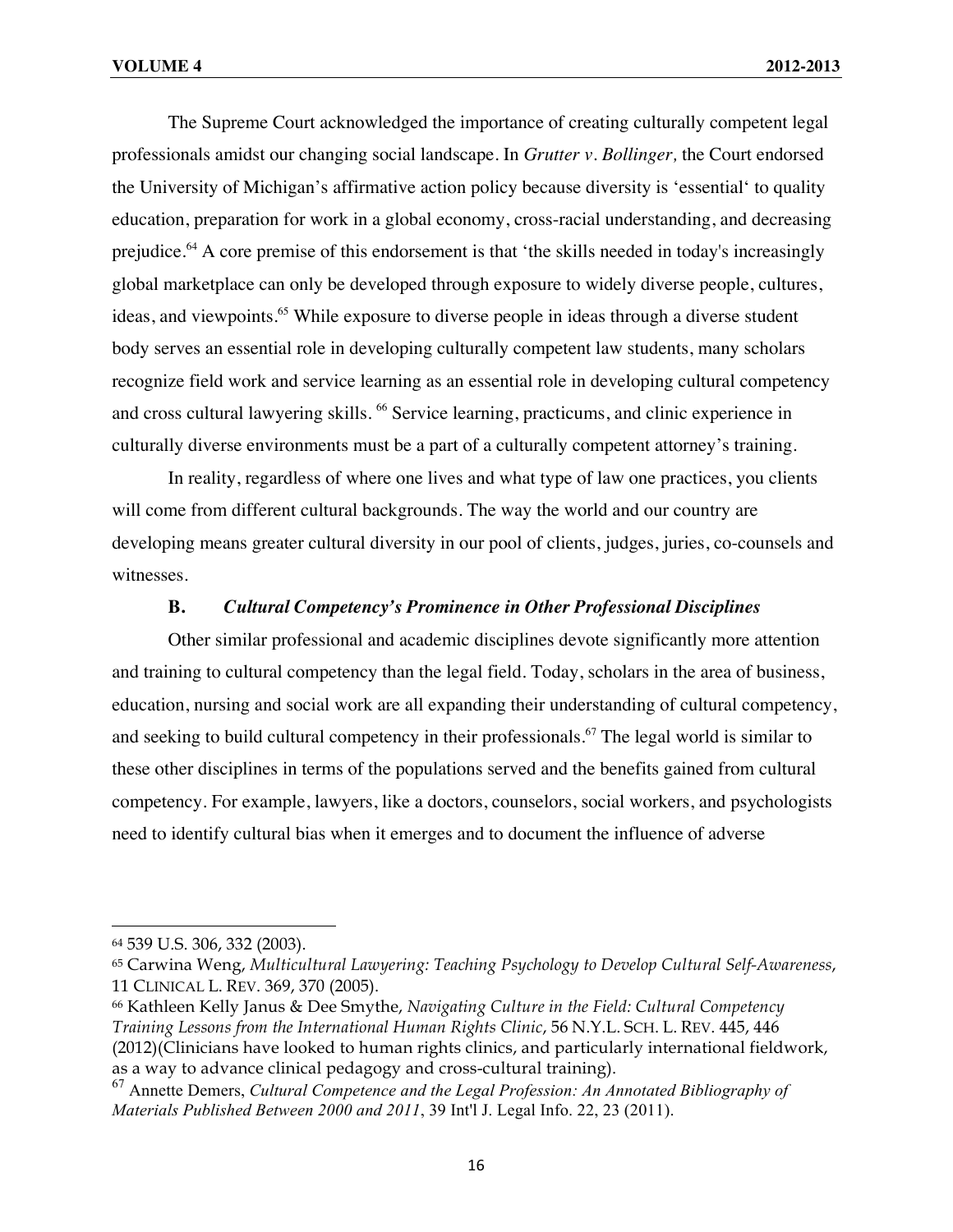circumstances in the lives of their clients that are related to prejudice.<sup>68</sup> Even so, the law lags behind these other disciplines because it closely resembles dominant American culture and its value of "universalism".<sup>69</sup> Our court system, legal doctrines, and law schools are entrenched in the universalist belief that what is right is right, regardless of the circumstances or who is involved.<sup>70</sup> To a universalist, fairness means treating everyone the same, and one should not make exceptions for family, friends, or members of one's in group.<sup>71</sup> Furthermore, universalists believe it is important to put feelings aside and look at situations objectively and that people and systems should avoid making exceptions to rules.<sup>72</sup>

Social work is an example of a related field that has integrated cultural competency training as a central part of its training. The National Association of Social Workers Standards for Cultural Competence in Social Work Practice ("NASW Standards") require that "social workers shall have and continue to develop specialized knowledge and understanding about the history, traditions, values, family systems, and artistic expressions of major client groups served.<sup>73</sup> Standards of performance for disciplines such as social work show that the view of culture as often rooted in ethnicity and nationality but defined overall by much more—including all social groups and subgroups with which an individual associates—is now well-established in the professional world.<sup>74</sup> Similarly, attorneys cannot be blind to the social groups and subgroups to which their clients identify. The clients' legal issues, expectations of their attorney, communications with their attorneys, perceptions of the legal system and desired outcomes are all based on the clients' cultural identities. Lawyers, like social workers, doctors, or psychologists must be able to fully know who their client is.

<sup>&</sup>lt;sup>68</sup> Kimberly Holt Barrett & William H. George, Psychology, Justice, and Diversity: Five Challenges for Culturally Competent Professionals, 6 (2005).

<sup>69</sup> GOLD, *supra* note 17, at 302.

<sup>70</sup> *Id.*

<sup>71</sup> *Id.*

<sup>72</sup> *Id.*

<sup>73</sup> Nat'l Ass'n of Social Workers, *NASW Standards for Cultural Competence in Social Work Practice, Cultural Competence*, available at http://www.naswdc.org/practice/standards/NASW CulturalStandards.pdf (Last visited Apr. 10, 2012).

<sup>74</sup> *See* NASW Standards, at Introduction.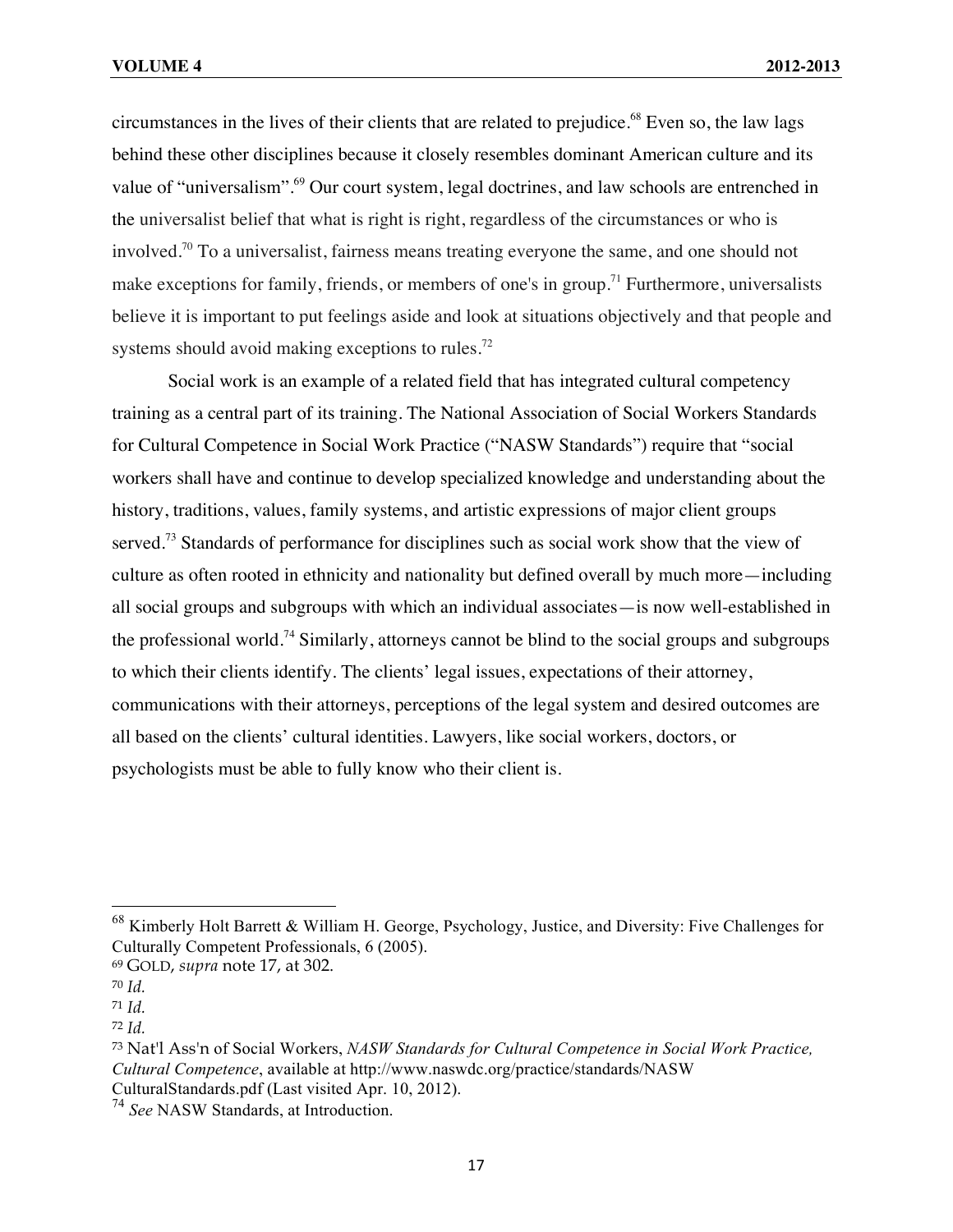### **C.** *A Practice Area Recognizing the Need for Cultural Competency- Death Penalty Mitigation*

Death penalty mitigation is one area of legal practice with an established record of using culturally competent advocacy. Here, culturally competent advocacy typically comes in the form of telling the defendant's culturally relevant story, or what is sometimes called the defendant's social history.<sup>75</sup> In recent years, the Public Interest Litigation Clinic and the University of Missouri-Kansas City School of Law in cooperation with seasoned capital litigators and mitigation specialists across the United States created The Supplementary Guidelines for the Mitigation Function of Defense Teams in Death Penalty Cases ("Supplementary Guidelines").<sup>76</sup> The Supplementary Guidelines seek to identify high standards for capital punishment defense predominantly by adding a mitigation specialist who is adept at describing the social history and cultural context of the client's worldview.<sup>77</sup>

These methods are becoming the norm in capital cases. For example, in *Wiggins v. Smith*  the United States Supreme Court stated that trial counsel's failure to investigate the defendant's life history "fell short of the professional standards that prevailed," noting that a social history investigation was "standard practice."<sup>78</sup> The history of capital cases has shown that defendants are frequently cast by prosecutors to be inhumane or people who fall outside of the societal norm.<sup>79</sup> In fact, the Supreme Court has stated repeatedly that the Constitution requires, in all but the rarest of capital cases, that the person in charge of sentencing be allowed to consider "as a mitigating factor, any aspect of a defendant's character or record […] that the defendant proffers as a basis for a sentence less than death."80

Legal scholar Craig Haney argues that one of the most common successful tools to advance a capital sentence is to alienate the defendant from the jury.<sup>81</sup> Cultural information properly used to explain the defendant to the jury, on the other hand, presents a "reality of

<sup>75</sup> Craig Haney, *Violence and the Capital Jury: Mechanisms of Moral Disengagement and the Impulse to Condemn to Death*, 49 STAN. L. REV. 1447, 1454 (1997).

<sup>76</sup> Sean D. O'Brien, *When Life Depends on It: Supplementary Guidelines for the Mitigation Function of Defense Teams in Death Penalty Cases*, 36 HOFSTRA L. REV. 693 (2008). <sup>77</sup> *Id.*

<sup>78</sup> 539 U.S. 510 (2003).

<sup>79</sup> HANEY, *supra* note 75, at 1454.

<sup>80</sup> Skipper v. South Carolina, 476 U.S. 1, 4 (1986) (quoting *Eddings v. Oklahoma*, 455 U.S. 104, 110 (1982).

<sup>81</sup> HANEY, *supra* note 75, at 1454.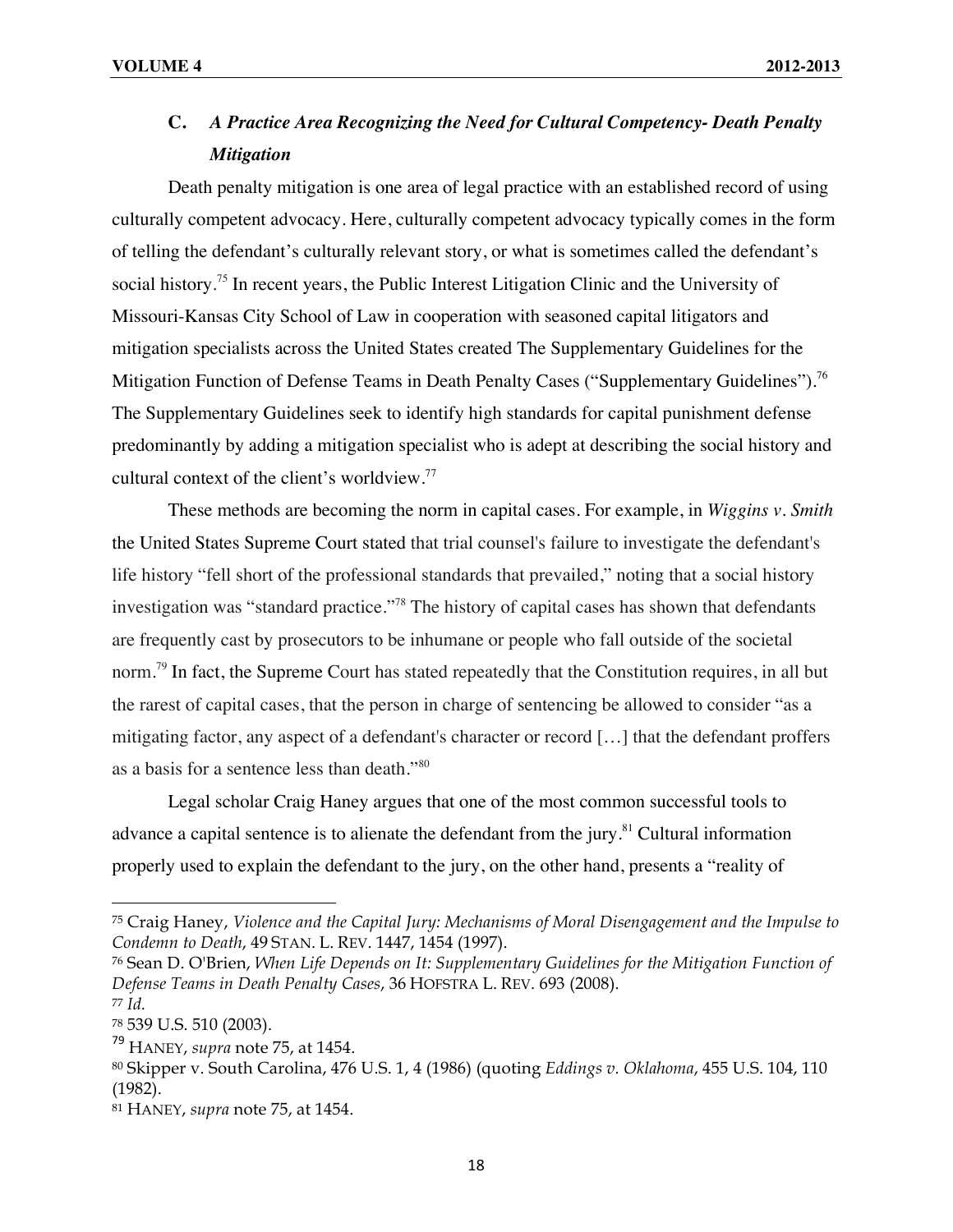personhood."82 Cultural information and cultural context can overcome one of the great barriers to humanizing a defendant before a jury: stereotyping. Stereotyping of the defendant is a danger whenever evidence is presented about the defendant's life.<sup>83</sup> However, effective advocacy that communicates the context of the defendant's upbringing, challenges, and other life details encourage jurors to understand the defendant's view of the world and his or her actions.<sup>84</sup>

In the context of mitigation, culturally competent investigation is more than an admirable and desirable skill—it is a standard of performance.<sup>85</sup> However, the advocacy practices described in the Supplementary Guidelines in Death Penalty Mitigation are easily transferred into other areas of practice.<sup>86</sup> According to the DMIS continuum, the less developed a person's cultural competency, the more likely a person is to view people from their own culture as "real humans."<sup>87</sup> The process of alienating a defendant from the jury utilizes the ethnocentric worldview, which views cultural difference as a negative rather than a value-neutral characteristic. As a result, defendants' pay the price for more than guilty conduct, but also their perceived "otherness".

#### **D.** *Ethnocentrism limits the attorney's ability to tell her client's story*

The telling of stories holds an important role, not just in capital punishment mitigation, but also in the legal system as a whole. The courts are a place where many of the activities making up social life within that society simultaneously are represented, contested, and inverted. <sup>88</sup> When working cross culturally, a lawyer's cultural competency will be tested when the facts may be undisputed, but the meaning of the facts offer a completely different explanation for "what happened". Two federal cases provide excellent examples of the necessity of cultural competency when it comes to telling the story of the "other".

<sup>82</sup> Craig Haney, *The Social Context of Capital Murder: Social Histories and the Logic of Mitigation*, 35 SANTA CLARA L. REV. 547, 547 (1995).

<sup>83</sup> *Id.* at 553.

<sup>84</sup> Scharlette Holdman & Christopher Seeds, *Cultural Competency in Capital Mitigation*, 36 HOFSTRA L. REV. 883, 922 (2008).

<sup>85</sup> *Id.* at 896.

<sup>86</sup> O'BRIEN, *supra* note 76, at 693.

<sup>87</sup> BENNETT, *supra* note 13, at 63.

<sup>88</sup> Gerald Torres and Kathryn Milun, *Translating Yonnondio by Precedent and Evidence: The Mashpee Indian Case*, 4 DUKE L.J. 625 (1990).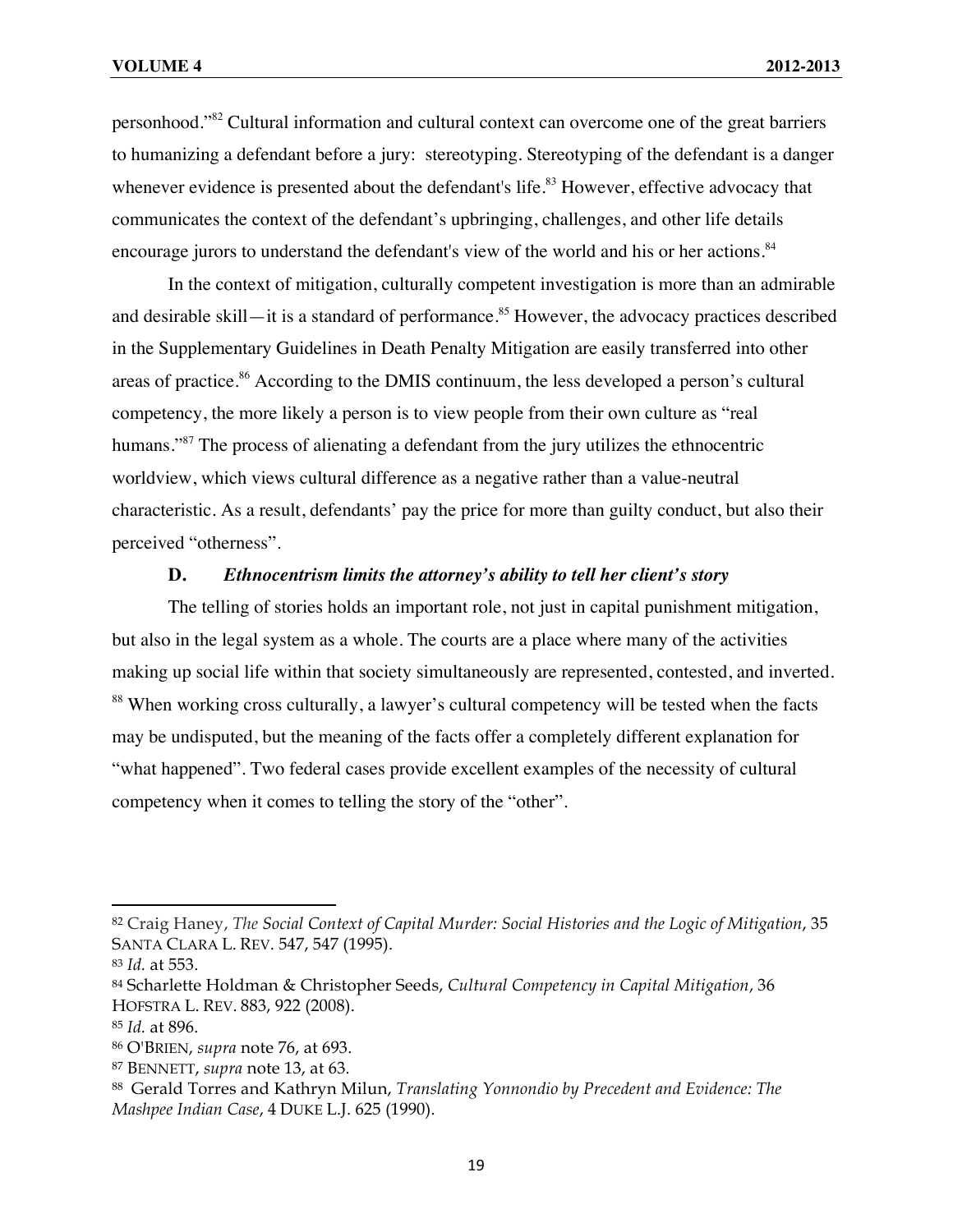First, in *Mashpee Tribe v. Town of Mashpee,* lawyers were faced with a decision on how to tell the plaintiff's story.<sup>89</sup> In this case, the Mashpee Tribe filed a land claim suit against United States government to recover tribal lands alienated from them in violation of the Indian Non-Intercourse Act of 1790.<sup>90</sup> This Act prohibited the transfer of Indian tribal land to non-Indians without approval of the federal government. However, in order to have standing to sue the Mashpee had to first establish that they were a federally recognized Tribe.<sup>91</sup> While this seemed like a rather straightforward legal issue, the challenges the court faced in its efforts to define "Indian Tribe" were complex. The Mashpee's strategies in sustaining themselves as a people played against them in the court of law. These strategies included: fighting wars against the Europeans, using controlled and selective methods of assimilation into white culture, mixing with other races, and selling their land. Confusingly, the Mashpee were ruled to not be a Tribe in 1790, ruled to be a tribe in 1834 and 1842, but again were ruled not a tribe in 1869 and 1870.<sup>92</sup> After forty days of testimony from tribal members, historians and social scientists, the Mashpee's case was dismissed because the tribe was ruled to not have maintained a "tribal identity" throughout its history.

The challenge of establishing federal tribal recognition for the Mashpee was insurmountable for two reasons. First, the Mashpee were forced to fit the story of their tribe into a language that did not give meaning to their history and social practices. <sup>93</sup>Telling their legal story required using Eurocentric tools of the English language, the rules of evidence, and legal precedent. Requiring a particular way of telling a story not only strips away meaning but also causes certain culturally significant events to appear unintelligible to the culturally incompetent.<sup>94</sup> The Mashpee lacked the technical language to effectively communicate their tribal identity within the Western Eurocentric understanding of the community.

Second, as stated before, the facts of this case were not disputed, but their meaning was viewed entirely different. The Mashpee viewed their story as one of cultural survival and support

<sup>89</sup> 447 F. Supp. 940 (D. Mass.) 1978, *aff'd sub. Nom. Mashpee Tribe v. New Seabury Corp.,* 592 F.2d 575 (1st Cir.), cert. denied, 444 U.S. 866 (1979).

<sup>90</sup> Torres and Milun, *Translating Yonnondio by Precedent and Evidence*, 633.

<sup>91</sup> *Id.*

<sup>92</sup> *Id.* at 55.

<sup>93</sup> *Id.* at 54.

<sup>94</sup> *Id*.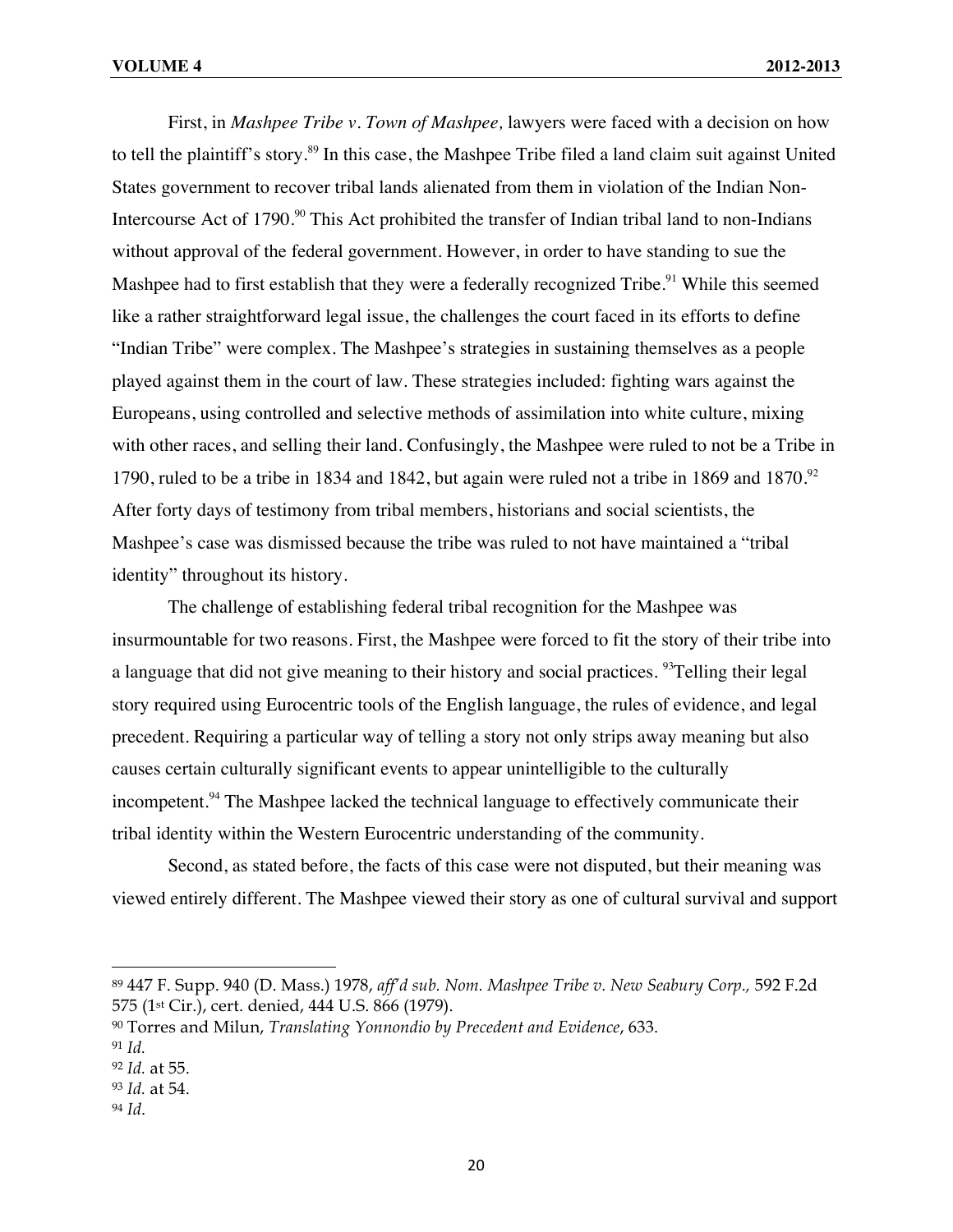that they were in fact a tribe.<sup>95</sup> However, to the court those same facts proved that the Mashpee no longer existed as a "separate" cultural group and as such, the Mashpee were divested from their land.<sup>96</sup> Regardless of whose fault it was, in the end the Mashpee lost their case because their narrative did not fit into the dominant narrative's ethnocentric legal definition of a "tribe."

In the second case, *City of Richmond v. J.A. Croson Co.,* the Supreme Court struck down a Richmond ordinance that set aside thirty percent of the subcontracting work on city construction jobs for minority firms because the ordinance denied white contractors "equal protection of the laws".97 Legal scholar Thomas Ross describes this case as an excellent example of how judges, like all advocates, rely on storytelling to communicate one's worldview.<sup>98</sup> Justice Scalia's concurring opinion and justice Marshall's dissent each describe a different story, picking and choosing which facts to tell the reader, in order to communicate their ideology on affirmative action. Scalia tells a story from his cultural location, using symmetry as the standard for justice.<sup>99</sup> In his Eurocentric view, equal protection is the same law whether drawn for whites or blacks and that principal endures any argument of a historical reality.

Marshall's dissent, tells the story of racism.<sup>100</sup> He tells the story of Richmond endorsing state-sponsored racism for centuries and now it finds itself in a place in need of a remedy.<sup>101</sup> Marshall's opinion is deeply specific and contextual to Richmond's history and political climate.<sup>102</sup> However, Marshall's critique of the other Justice's opinions and their lack of empathy to the experience of racism is the most powerful aspect of his opinion. Marshall writes:

The majority's view that remedial measures undertaken by municipalities with black leadership must face a stiffer test of Equal Protection Clause scrutiny than remedial measures undertaken by municipalities with white leadership implies lack of political maturity on the part of this Nation's elected minority officials that is totally unwarranted. Such insulting judgments have no place in constitutional jurisprudence.  $103$ 

<sup>95</sup> *Id.* at 57.

<sup>96</sup> *Id.* at 58.

<sup>97 109</sup> S. Ct. 706 (1989).

<sup>98</sup> Thomas Ross. "The Richmond Narratives". 68 TEX. L. REC. 381 (1989).

<sup>99</sup> *Id.* at 44.

<sup>100</sup> *Id*. at 49.

<sup>101</sup> *Id.*

<sup>102</sup> 109 S. Ct. 706, 742-745 (1989)(J. Marshall dissenting).

<sup>103</sup> *Id.* at 754.